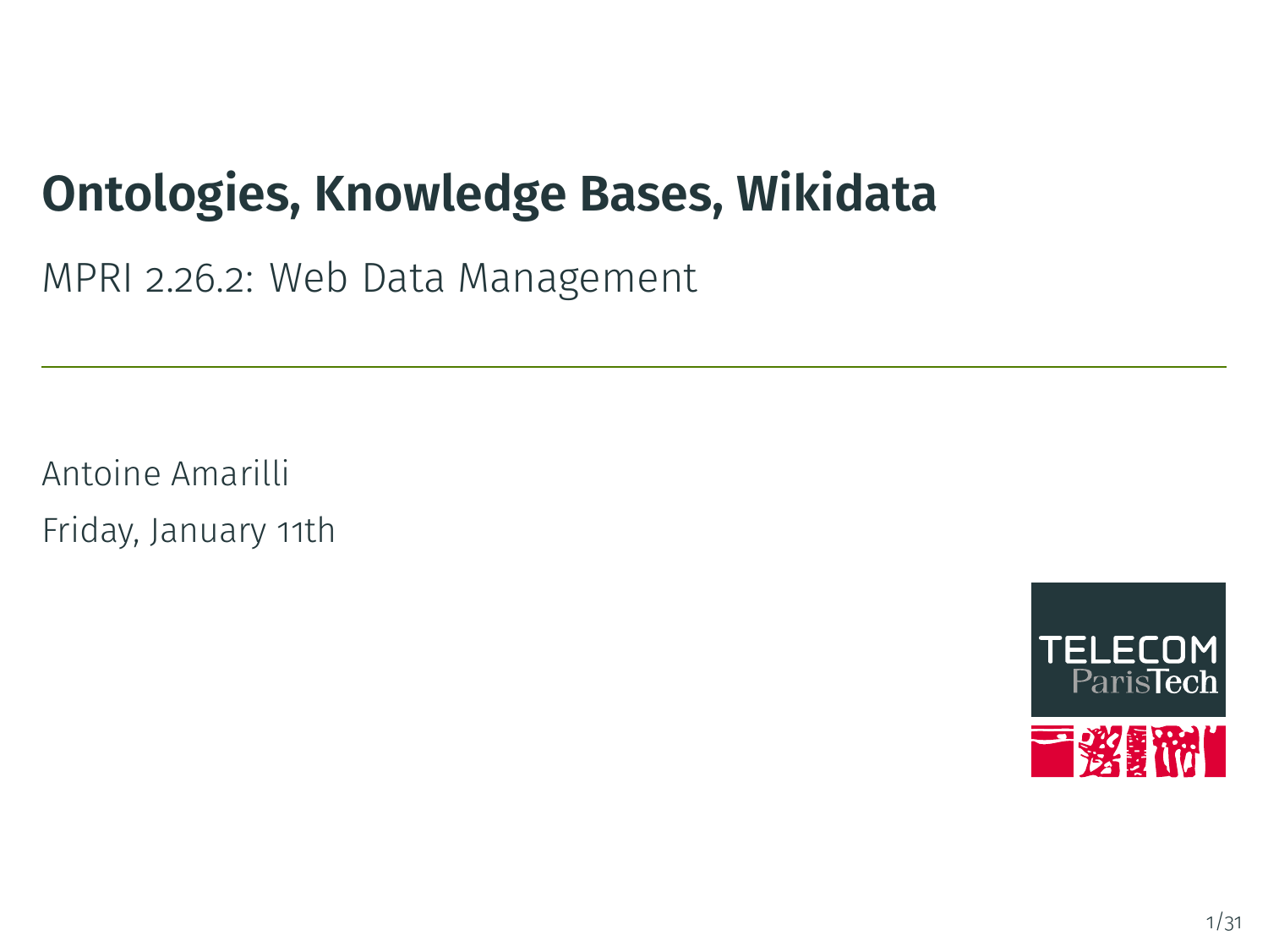- Ontology: vocabulary (classes and relations) to describe things
- Knowledge base: set of facts in one or several ontologies
- *→* Focus on Wikidata: a general-purpose knowledge base and ontology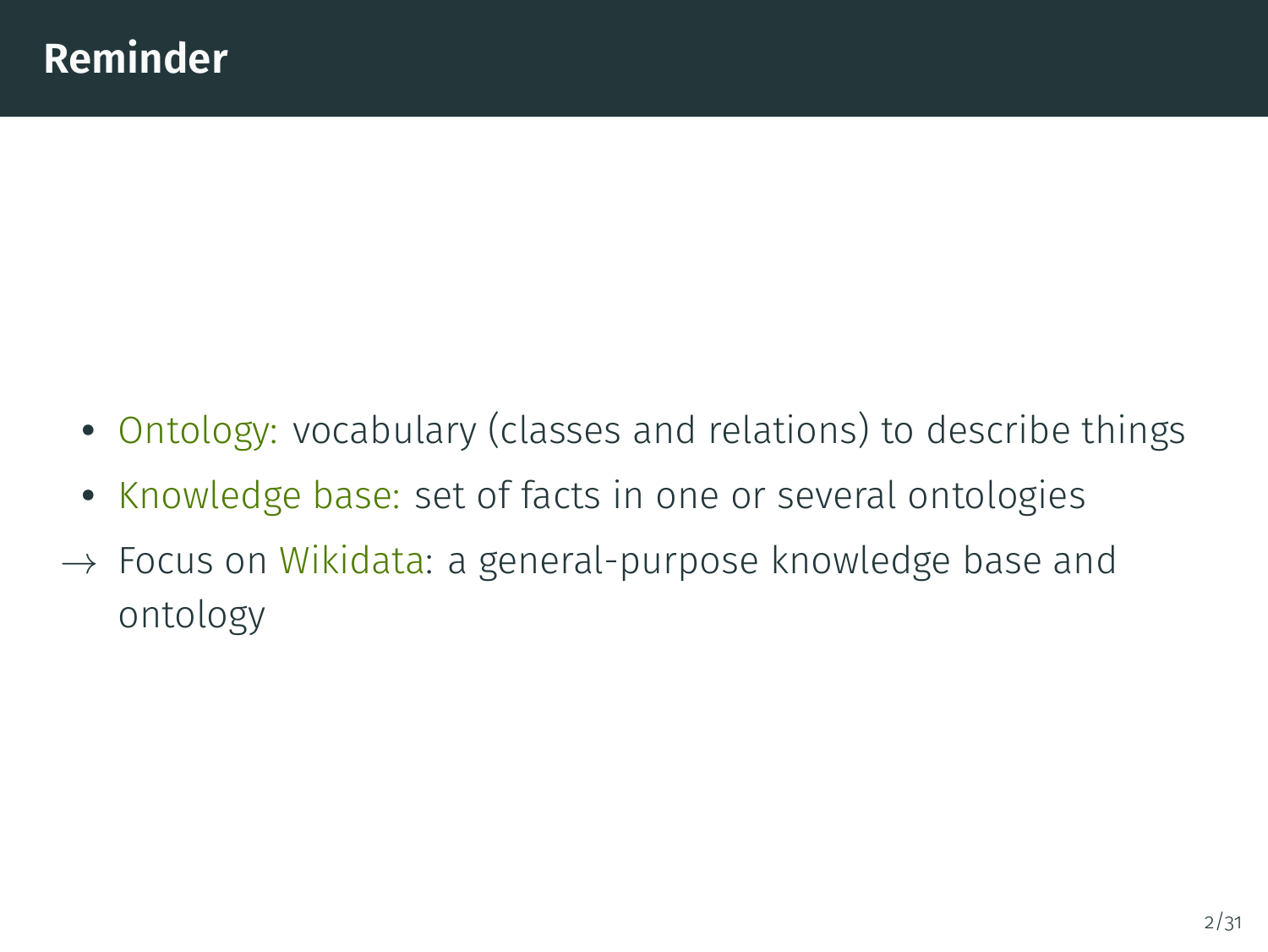**Ontologies**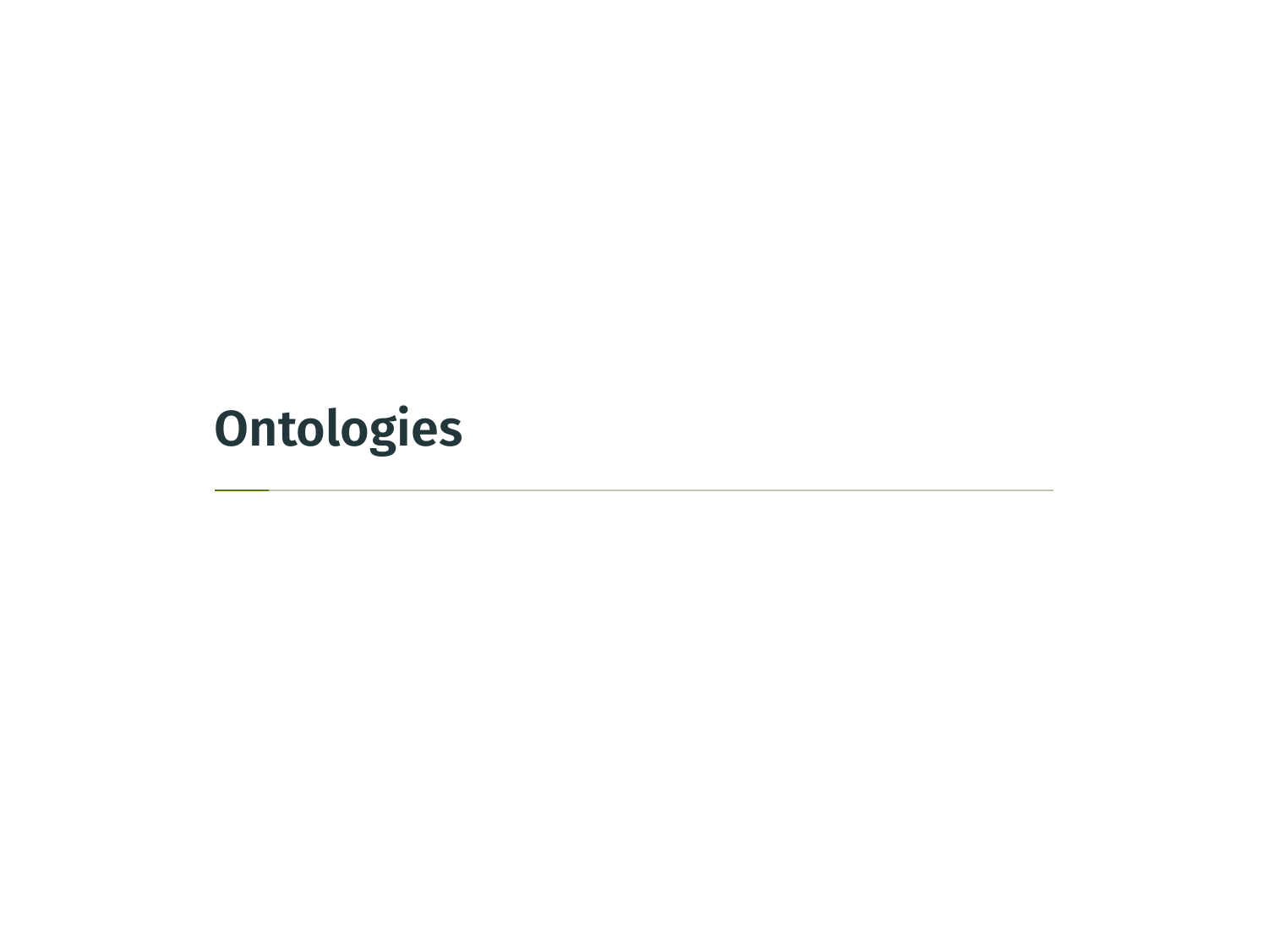- Various domain-specific vocabularies used across knowledge bases
- One general-purpose ontology used by Google, Microsoft, Yahoo, Yandex: schema.org
- Other ontologies that come together with a knowledge base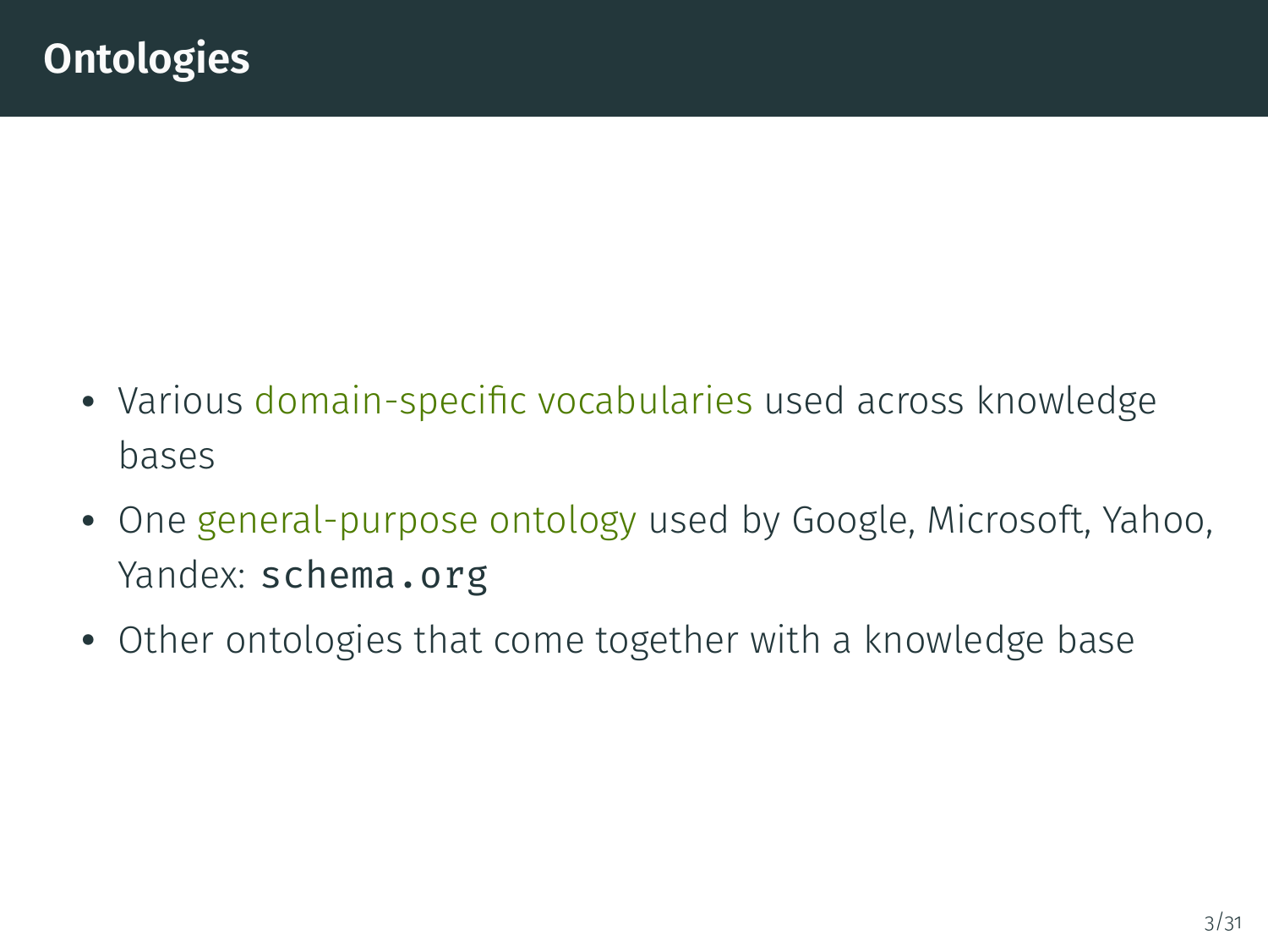Describe people, relationship, profiles, activities (social network)

```
@prefix rdf: <http://www.w3.org/1999/02/22-rdf-syntax-ns#> .
@prefix rdfs: <http://www.w3.org/2000/01/rdf-schema#> .
@prefix foaf: <http://xmlns.com/foaf/0.1/> .
```
#### $<$ #JW $>$

```
a foaf:Person ;
foaf:name "Jimmy Wales" ;
foaf:mbox <mailto:jwales@bomis.com> ;
foaf:homepage <http://www.jimmywales.com> ;
foaf:nick "Jimbo" ;
foaf:depiction <http://www.jimmywales.com/aus_img_small.jpg>
foaf:interest <http://www.wikimedia.org> ;
foaf:knows [
    a foaf:Person ;
    foaf:name "Angela Beesley"
] .
```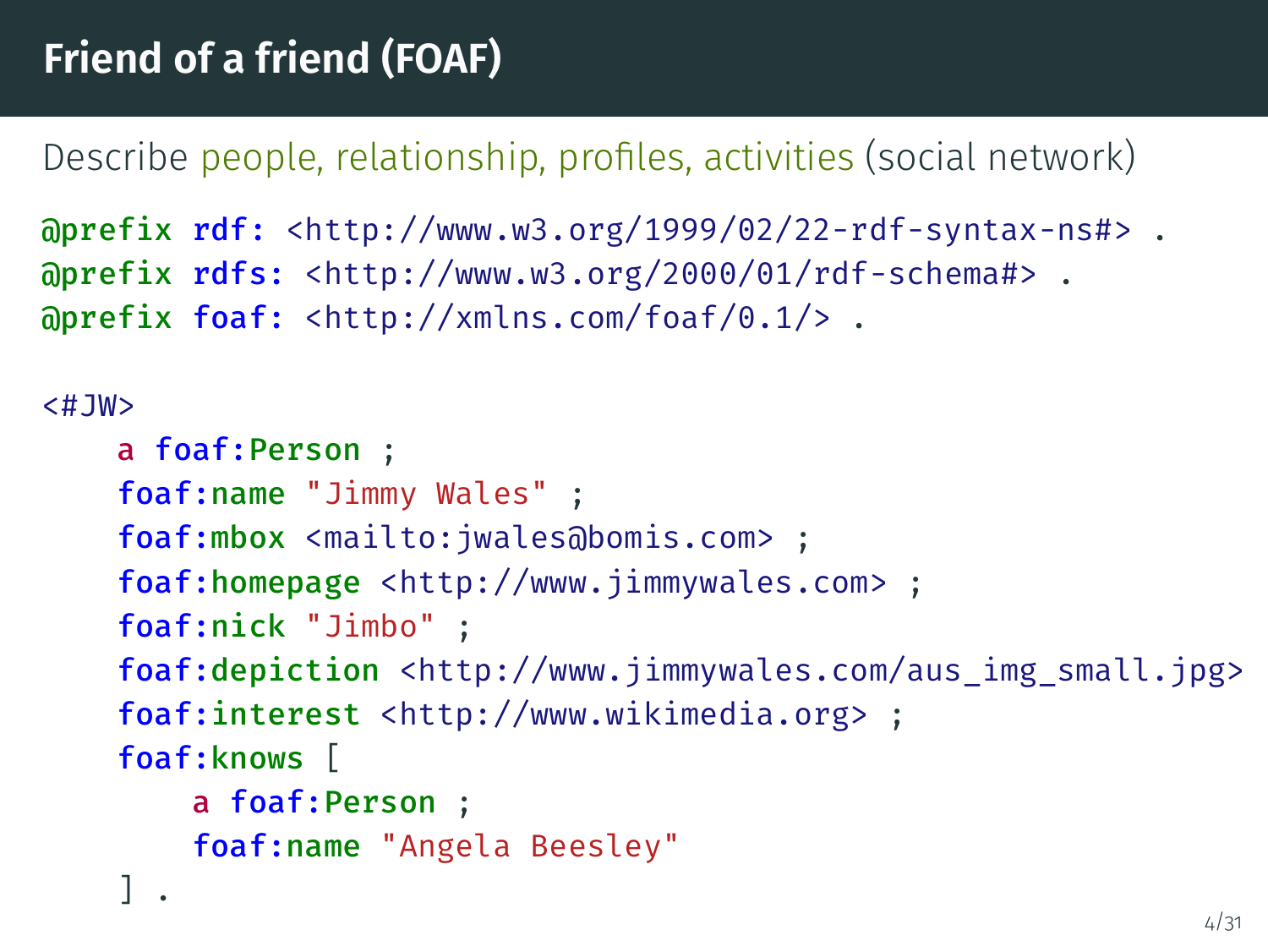Describe the license and rights on documents

```
<div about="http://lessig.org/blog/"
  xmlns:cc="http://creativecommons.org/ns#">
 This page, by <a property="cc:attributionName"
      rel="cc:attributionURL"
      href="http://lessig.org/">Lawrence Lessig</a>,
  is licensed under a <a rel="license"
      href="http://creativecommons.org/licenses/by/3.0/">
      Creative Commons Attribution License</a>.
\langlediv\rangle
```
- Many content providers add this kind of markup (e.g., Flickr)
- Search engines can use it (e.g., Google)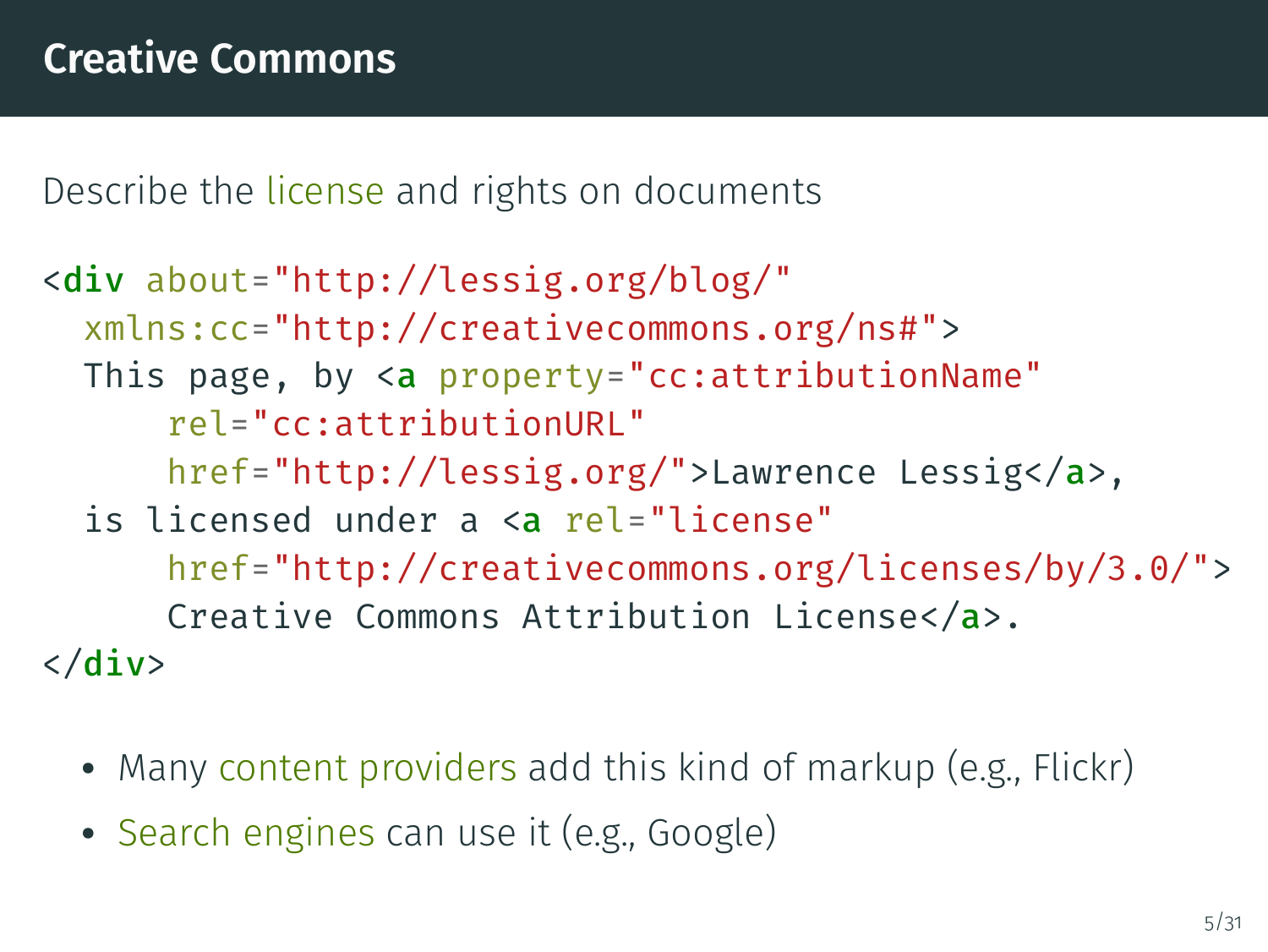## **Other domain-specific ontologies**

- Dublin Core (DC): Describe digital resources (videos, images, etc.) and physical resources (books, CDs, etc.)
- Simple knowledge organization system (SKOS): describe thesauri, taxonomies, etc.
- Open Graph Protocol: metadata for Web pages to be integrated in Facebook's social graph; also Twitter Cards for Twitter
- DOAP (Description of a Project): describe software projects
- VoID (Vocabulary of Interlinked Datasets): describe a linked dataset
- Countless others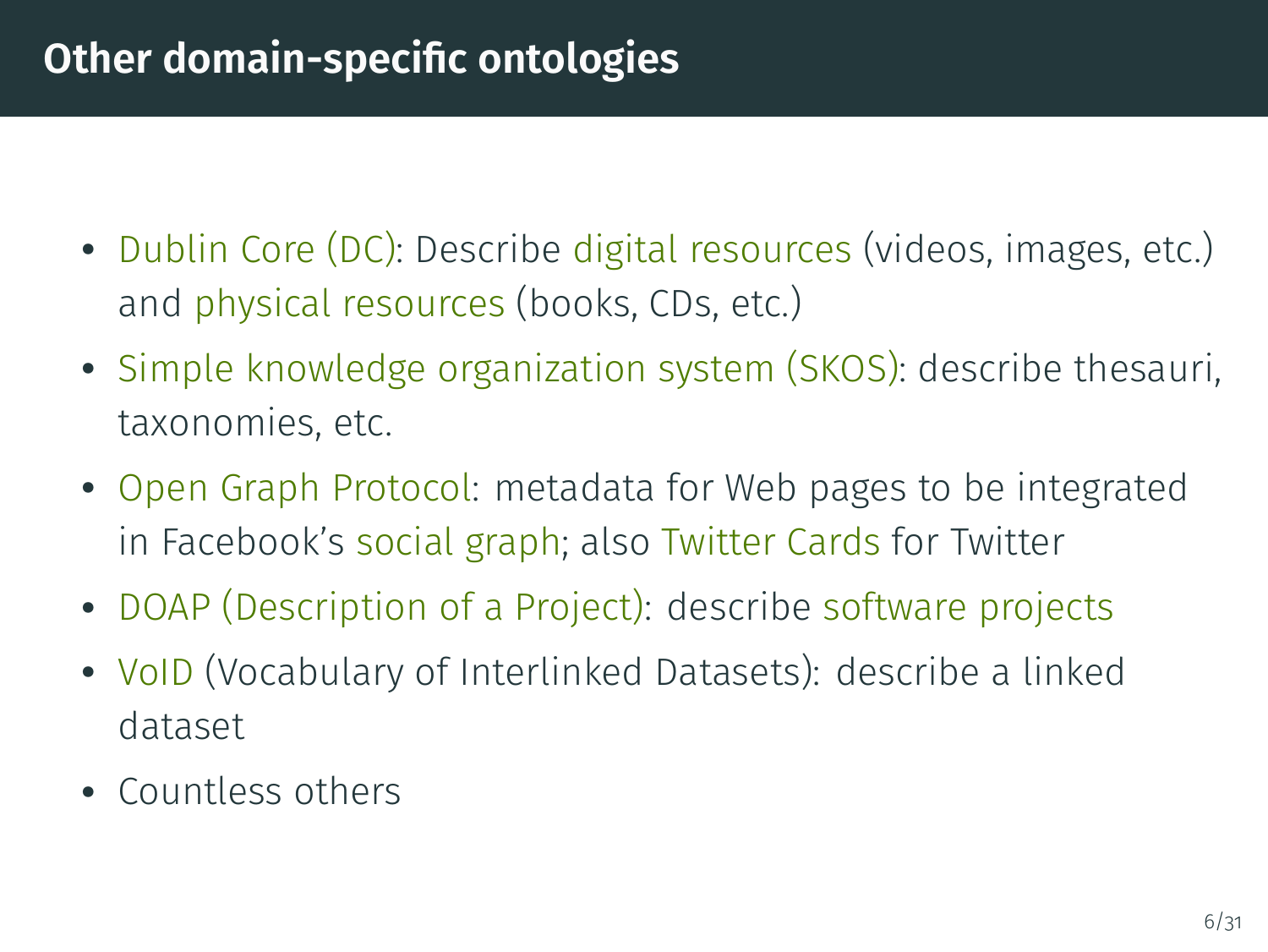## **Schema.org: a general-purpose ontology**

- General-purpose ontology: 598 types and 862 properties in version 3.5
- Intended to be used on Web pages to annotate the semantics of elements
- Used by search engines for rich search results
- Used in over 10 million sites<sup>1</sup>

<sup>1</sup> Source: https://schema.org/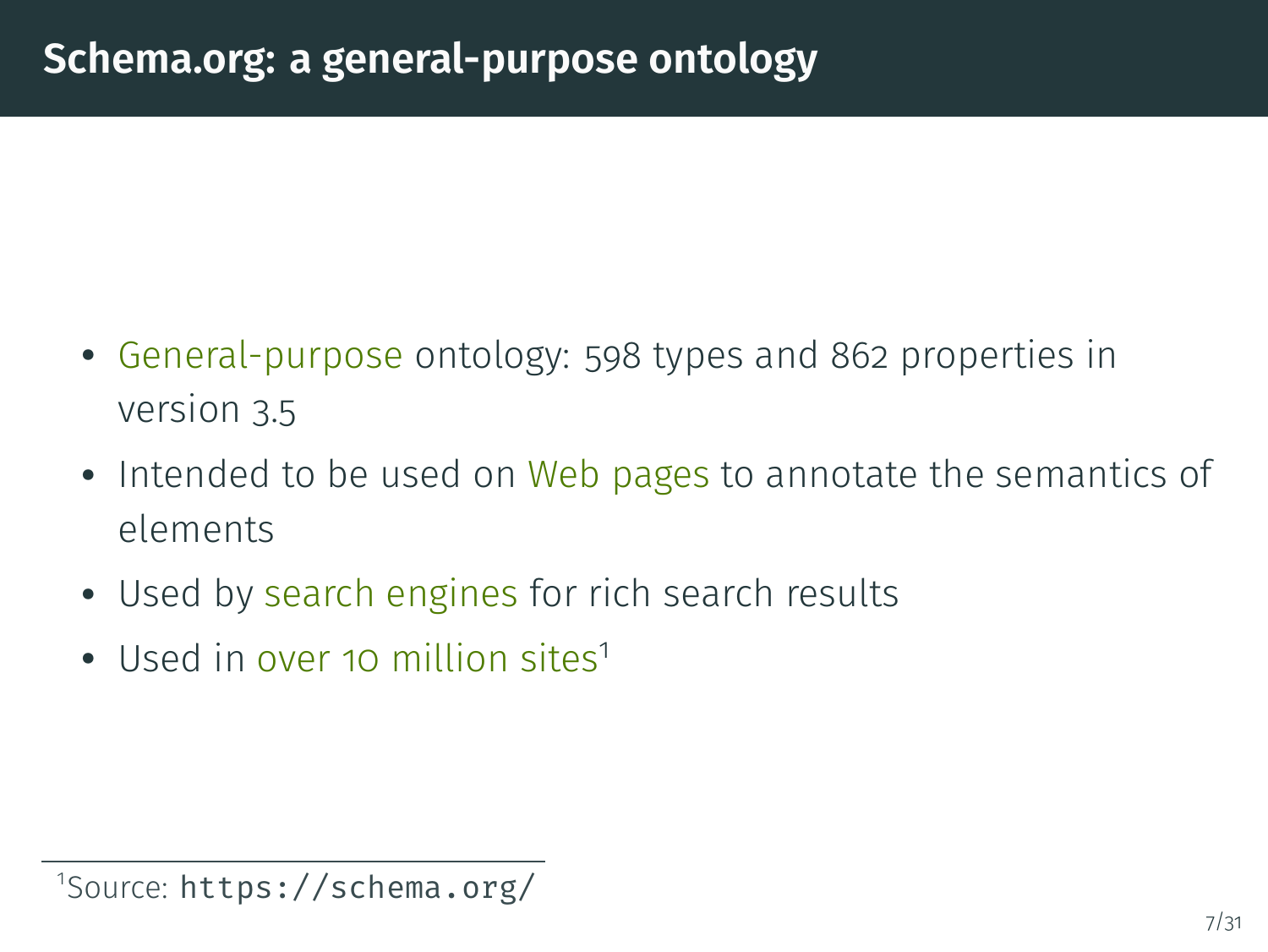### **Format: Microdata**

```
<div class="event-wrapper" itemscope itemtype="http://schema.org/Event">
  <div class="event-date" itemprop="startDate"
      content="2013-09-14T21:30">Sat Sep 14</div>
  <div class="event-title" itemprop="name">
      Typhoon with Radiation City</div>
  <div class="event-venue" itemprop="location"
      itemscope itemtype="http://schema.org/Place">
    <span itemprop="name">The Hi-Dive</span>
    <div class="address" itemprop="address" itemscope
        itemtype="http://schema.org/PostalAddress">
      <span itemprop="streetAddress">7 S. Broadway</span><br>
      <span itemprop="addressLocality">Denver</span>,
      <span itemprop="addressRegion">CO</span>
      <span itemprop="postalCode">80209</span>
    \langle /div\rangle\langle /div\rangle<div class="event-time">9:30 PM</div>
\langle /div\rangle
```
- itemscope creates an item and itemtype gives its type
- itemprop gives values for properties of the item **8/31**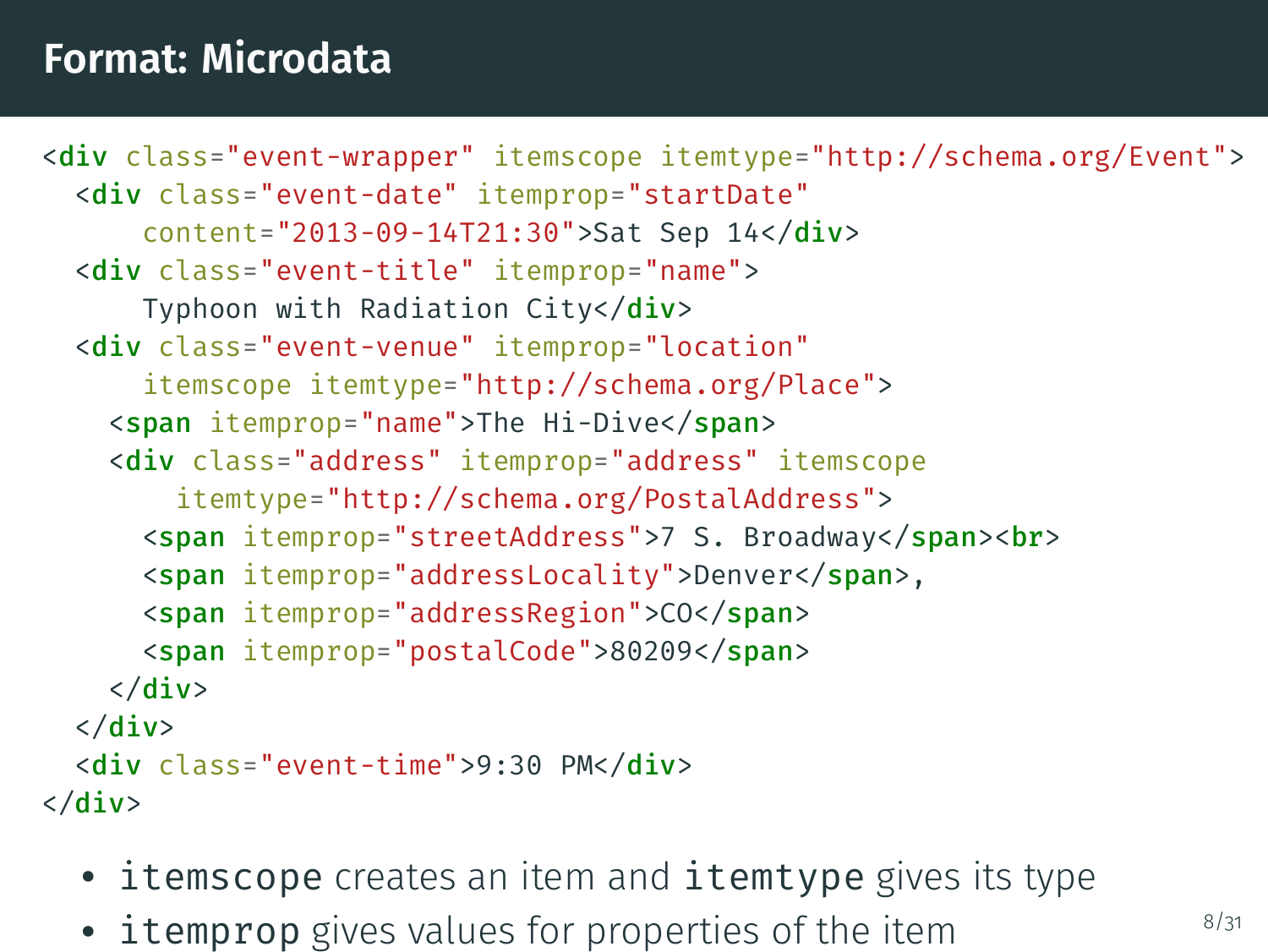### **Format: RDFa**

#### Competing format to Microdata, seems less common<sup>2</sup>

```
<div vocab="http://schema.org/" class="event-wrapper" typeof="Event">
 <div class="event-date" property="startDate"
      content="2013-09-14T21:30">Sat Sep 14</div>
 <div class="event-title" property="name">
      Typhoon with Radiation City</div>
 <div class="event-venue" property="location" typeof="Place">
    <span property="name">The Hi-Dive</span>
    <div class="address" property="address" typeof="PostalAddress">
      <span property="streetAddress">7 S. Broadway</span><br>
      <span property="addressLocality">Denver</span>,
      <span property="addressRegion">CO</span>
      <span property="postalCode">80209</span>
    \langle/div\rangle\langle/div\rangle<div class="event-time">9:30 PM</div>
\langlediv\rangle
```
<sup>2</sup>http://webdatacommons.org/structureddata/index.html#toc2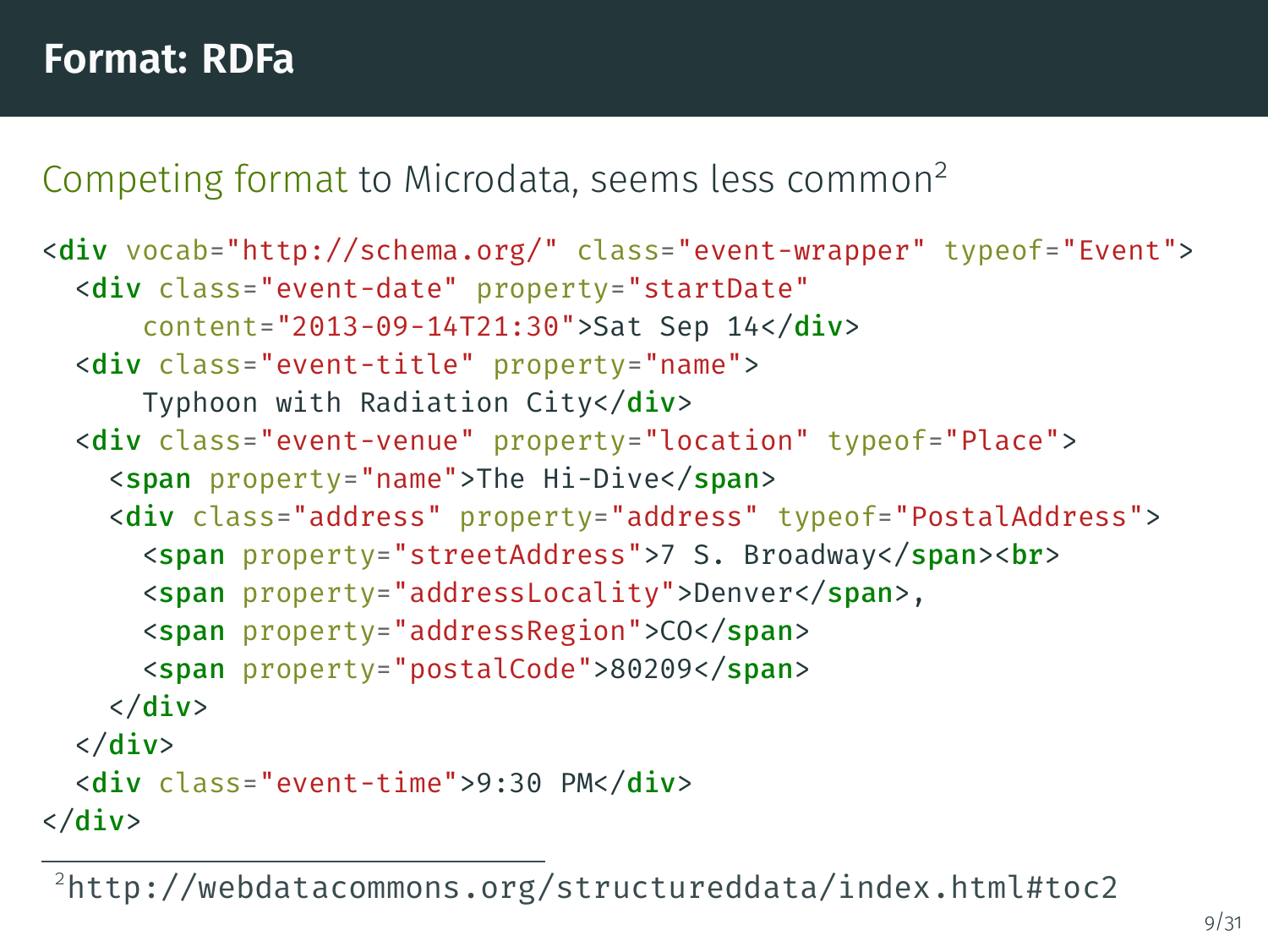### **Format: JSON-LD**

Alternative approach: give the structured data separately in JSON

```
<script type="application/ld+json">
{
  "@context": "http://schema.org",
  "@type": "Event",
  "location": {
    "@type": "Place",
    "address": {
      "@type": "PostalAddress",
      "addressLocality": "Denver",
      "addressRegion": "CO",
      "postalCode": "80209",
      "streetAddress": "7 S. Broadway"
    },
    "name": "The Hi-Dive"
  },
  "name": "Typhoon with Radiation City",
  "startDate": "2013-09-14T21:30"
}
</script>
```
- The @context attribute gives the namespace for the @type.
- No longer gives any link to the page contents
- Also aid to give an URI to a node
- Many other features (editor's draft of the spec is 167 pages)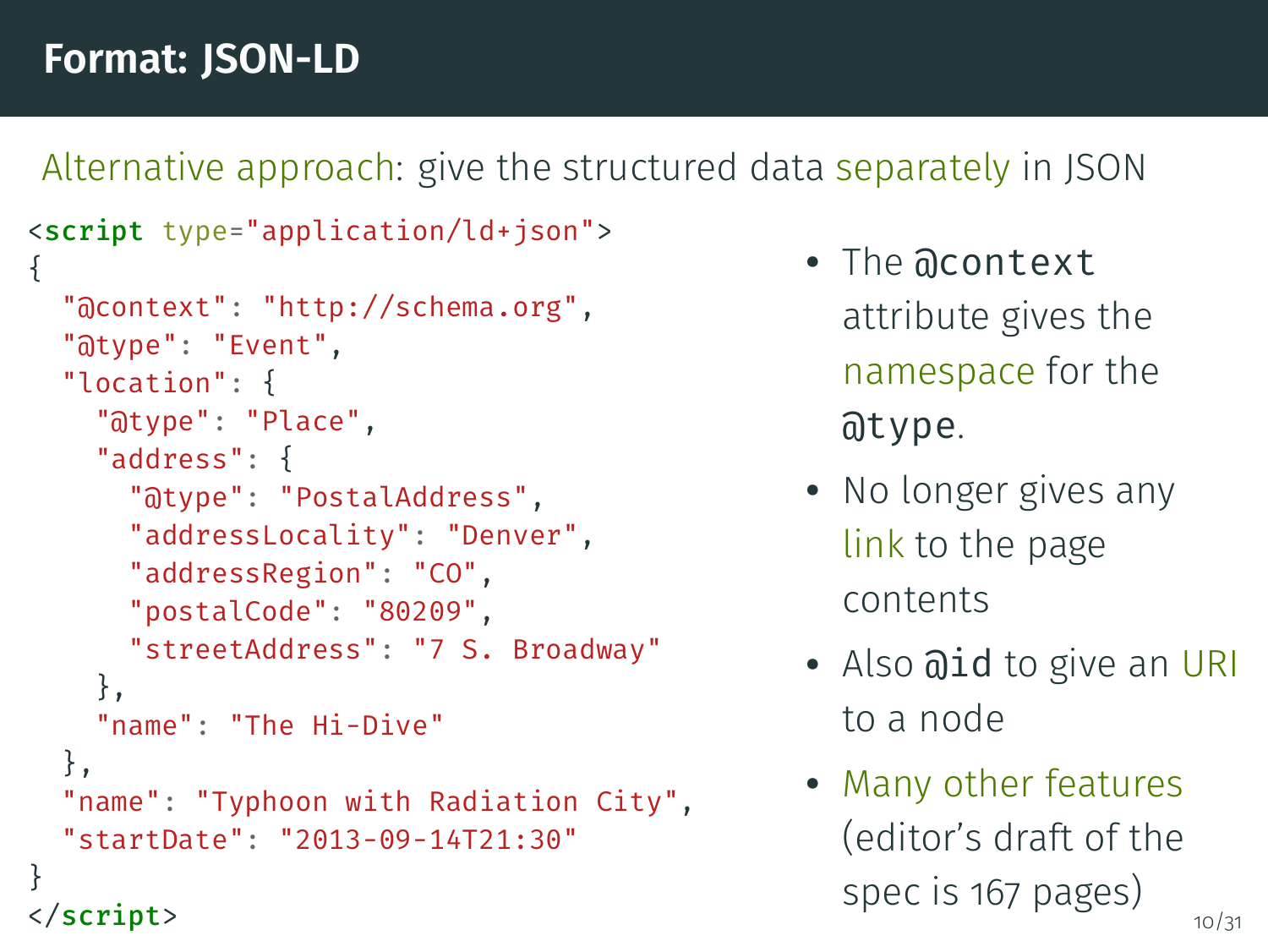## **Web Data Commons Structured Data**

- Extraction of semantic content from the Common Crawl
- Also useful to measure usage of structured data:
	- In November 2017, the Common Crawl contained 66 TB (compressed), 260 TB (uncompressed), 3.2G pages
	- 39% of pages (and 28% of domains) contained semantic data
	- 9G entities and 38G triples
	- http://webdatacommons.org/structureddata/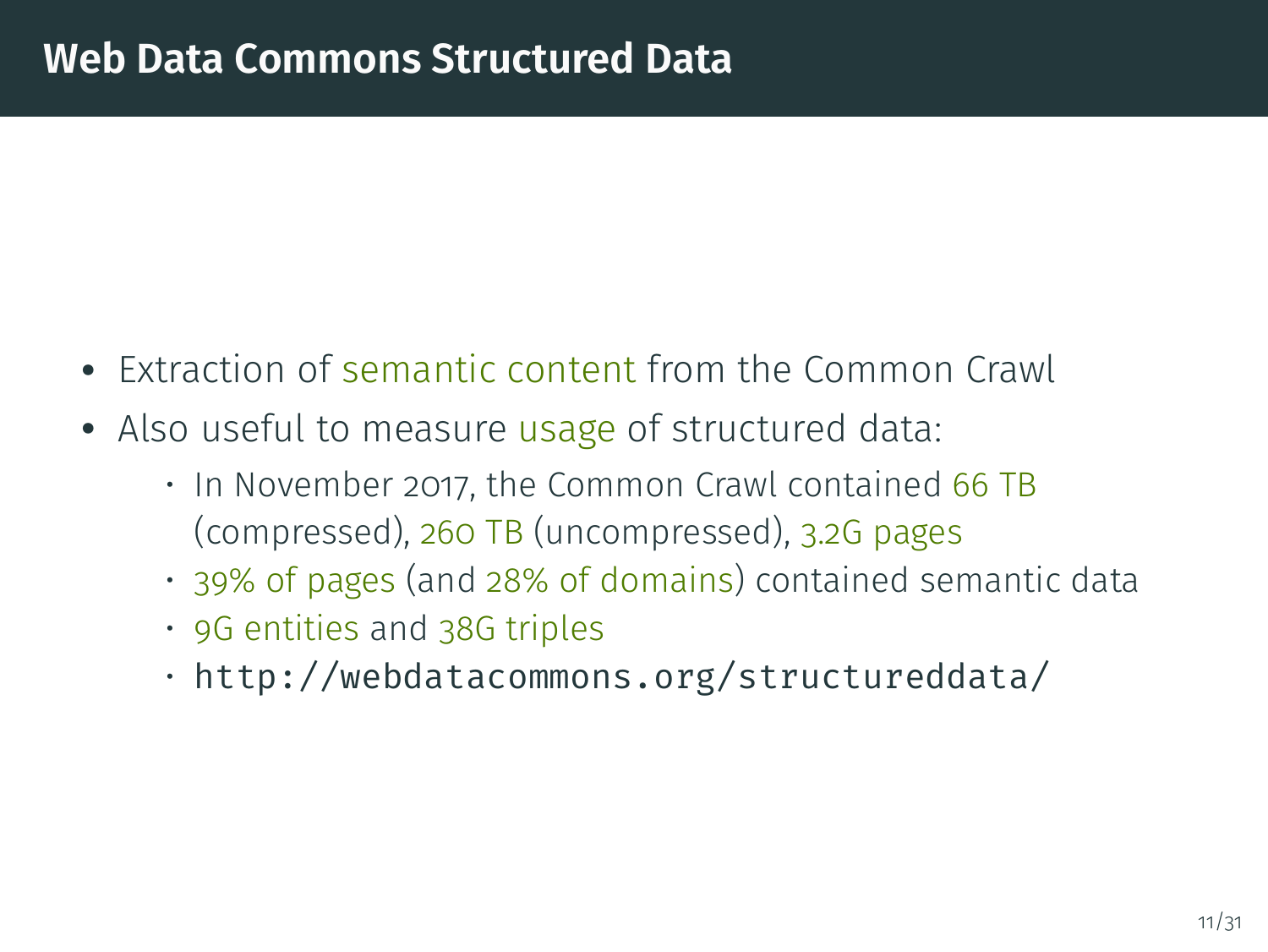**Knowledge bases**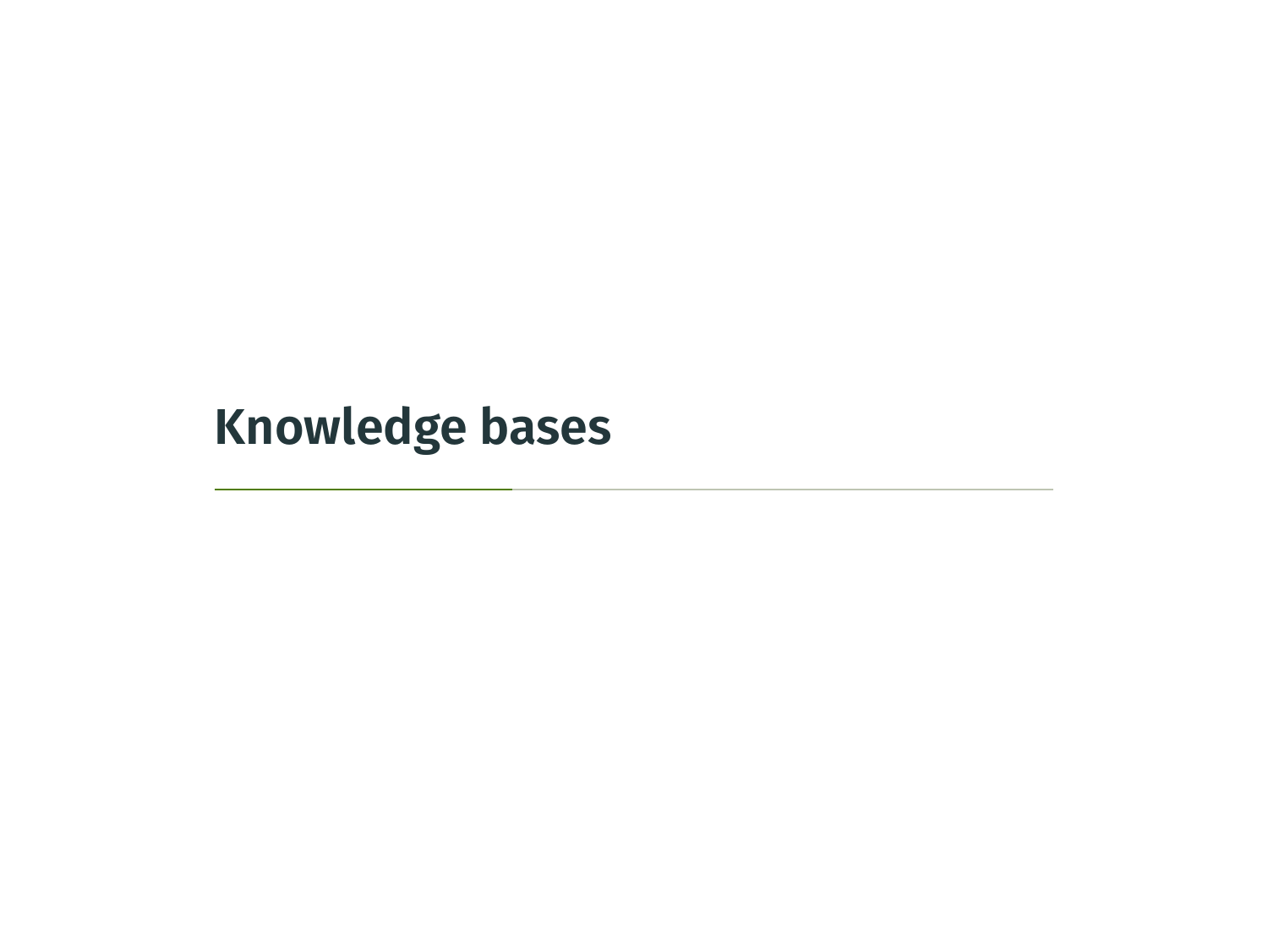- Generalistic: DBpedia, YAGO, Freebase (defunct), Wikidata
- Proprietary: Google Knowledge Graph, Bing Knowledge Graph (aka Satori)
- Domain-specific
- We will focus afterwards on Wikidata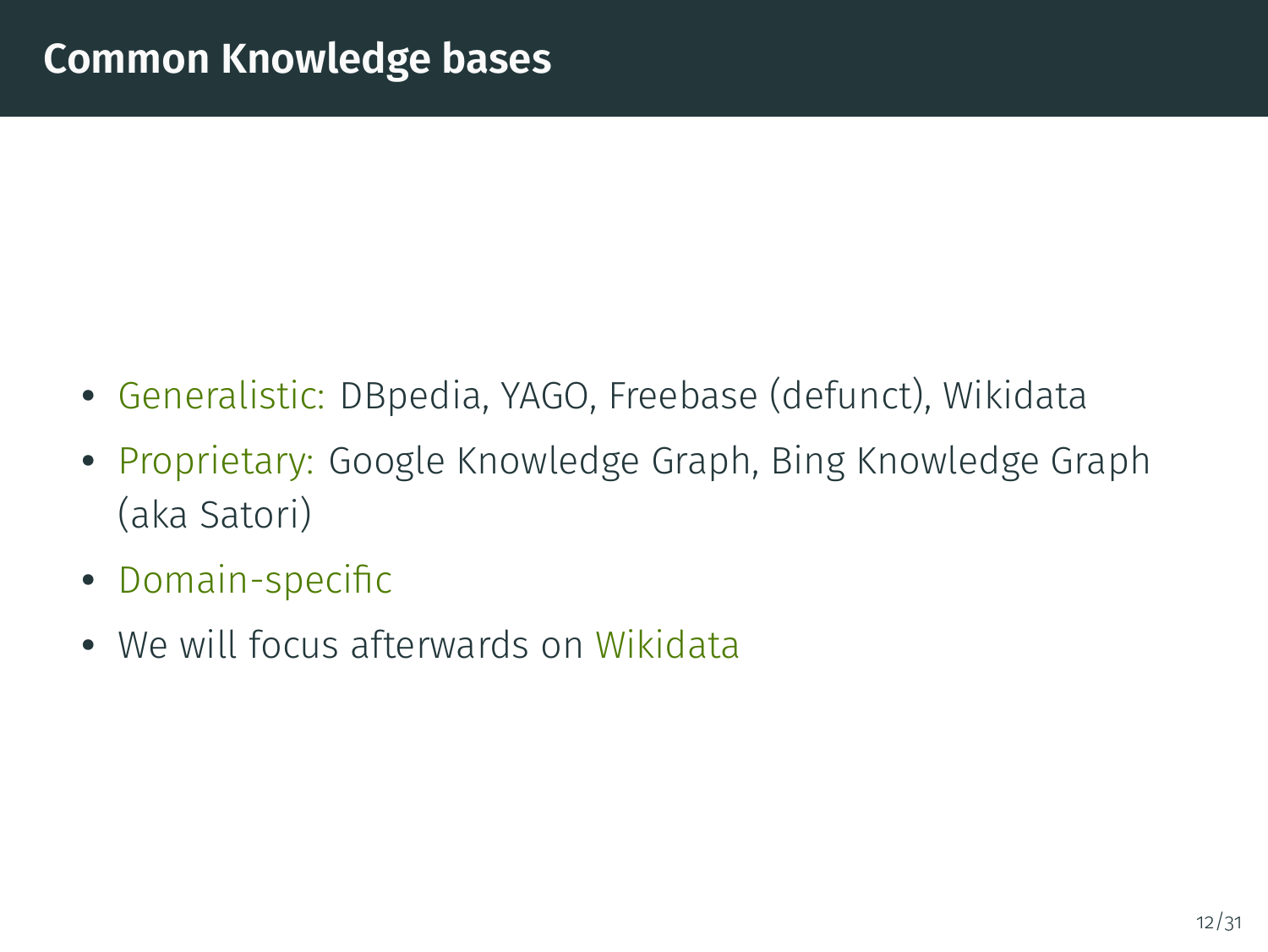## **DBpedia**



- Started in 2007
- License: CC-BY-SA
- Code license: GPLv2
- Actors: Leipzig University, University of Mannheim, Open Link Software
- Latest release: 2016-10
- Extracted from Wikimedia projects
- $\bullet$  6M entities and 10G triples in 2016-04<sup>3</sup>,

3 https://blog.dbpedia.org/2016/10/19/yeah-we-did-it-again-new-2016-04-dbpedia-release/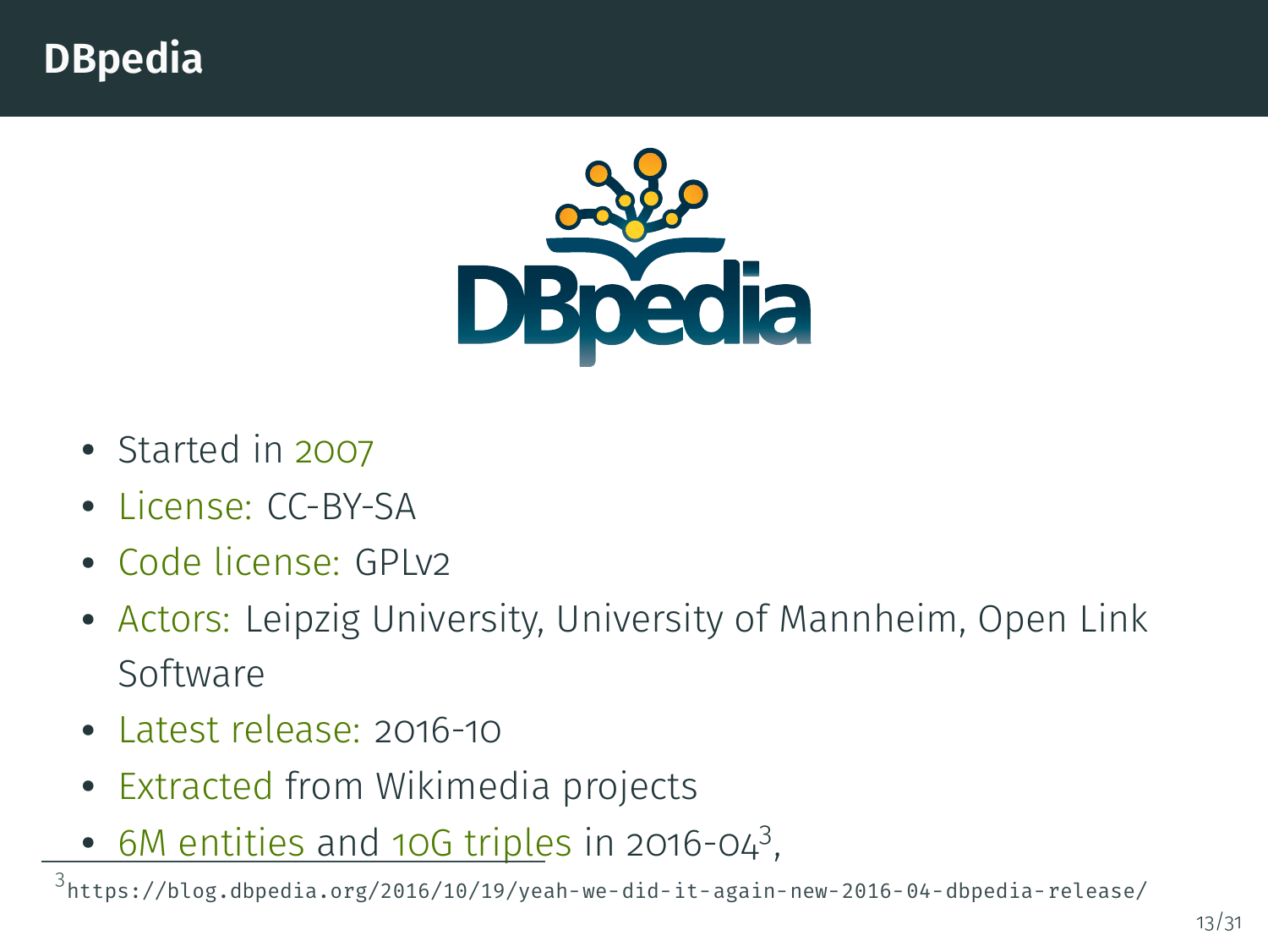### **YAGO**



- Started in 2008
- License: CC-BY
- Code license: GPLv3
- Actors: Max Planck Institute for Informatics, Télécom ParisTech
- Latest release: YAGO 3.1 (2017)
- Extracted from Wikipedias and other sources; manual evaluation
- 10M entities and 120M triples<sup>4</sup>,

<sup>4</sup>http://yago-knowledge.org/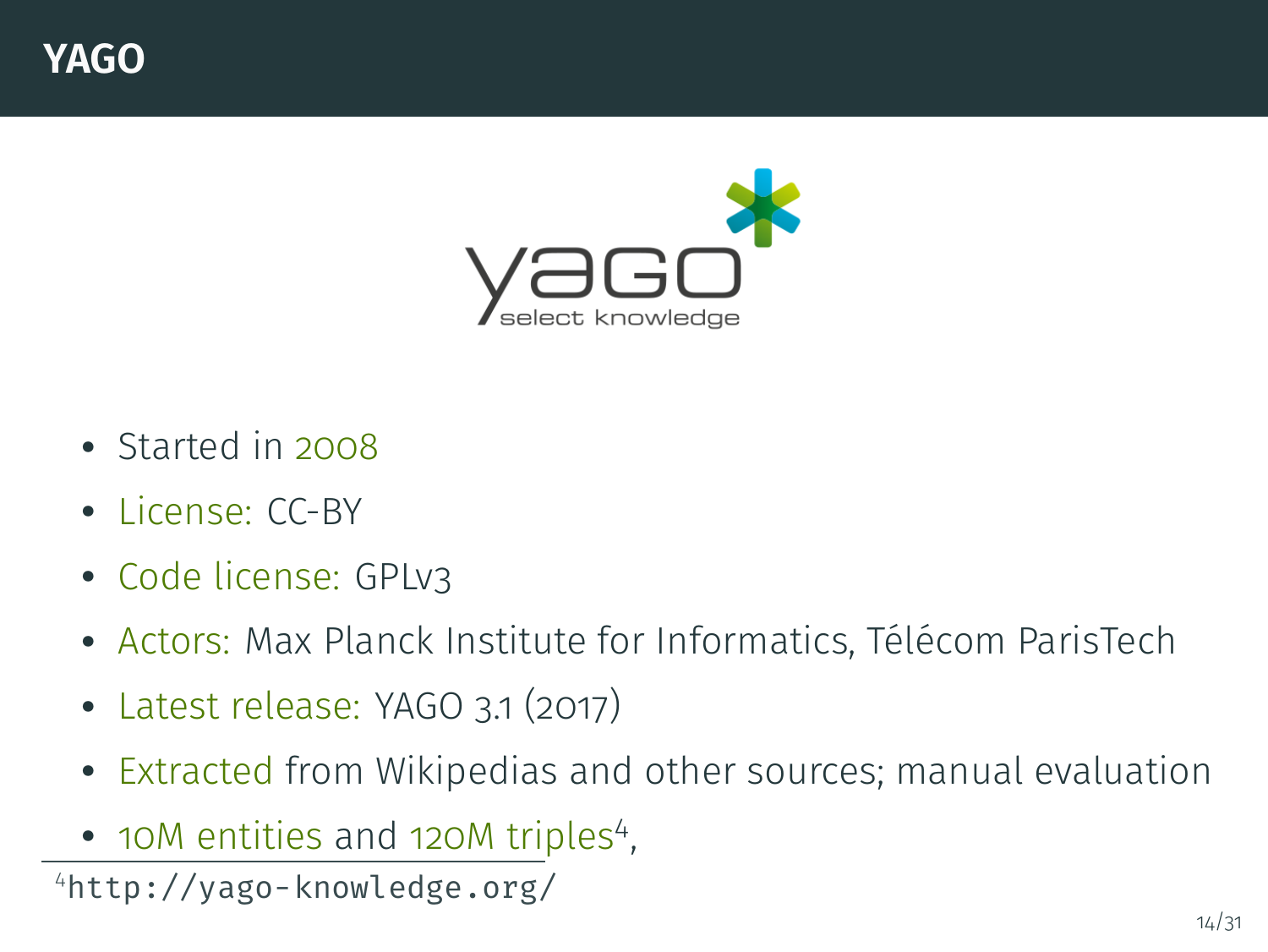### **Freebase**

# $\tilde{\phantom{a}}$  Freebase<sup>®</sup>

- Started in 2007, discontinued in 2016
- License: CC-BY
- Code license: Apache2 (provided after-the-fact by Google)
- Actors: Metaweb, acquired by Google in 2010
- Initially imported from various sources
- Could be edited by anyone
- Partially imported into Wikidata (but not completely)
- Last release: 2016
- Last dump has 1.9G triples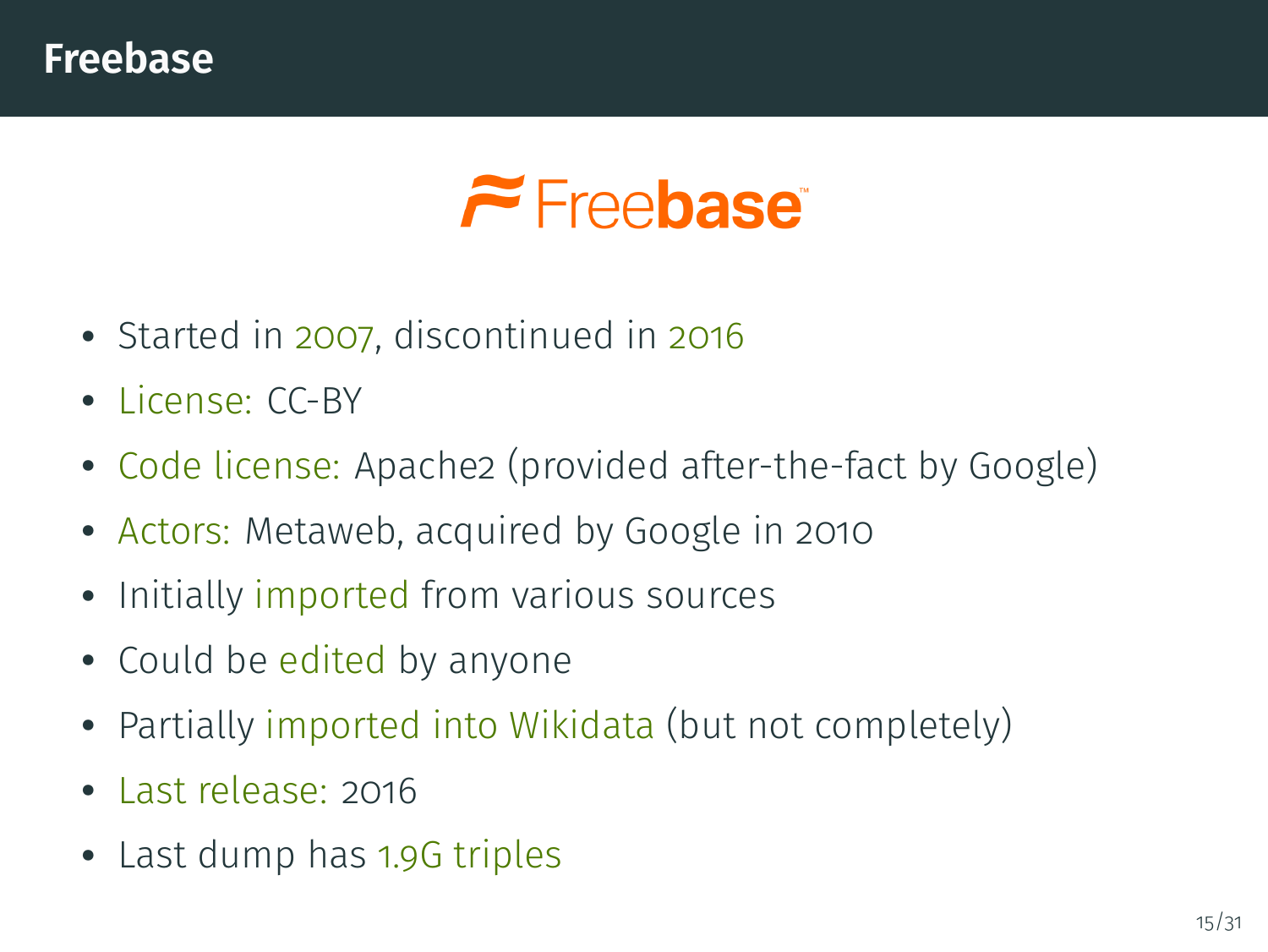

- Started in 2012
- License: public domain
- Code license: GPLv2
- Actors: Wikimedia Deutschland, Wikimedia
- Last release: weekly
- Around 650M statements and 54M items
- Can be edited by anyone! Around 20k active users.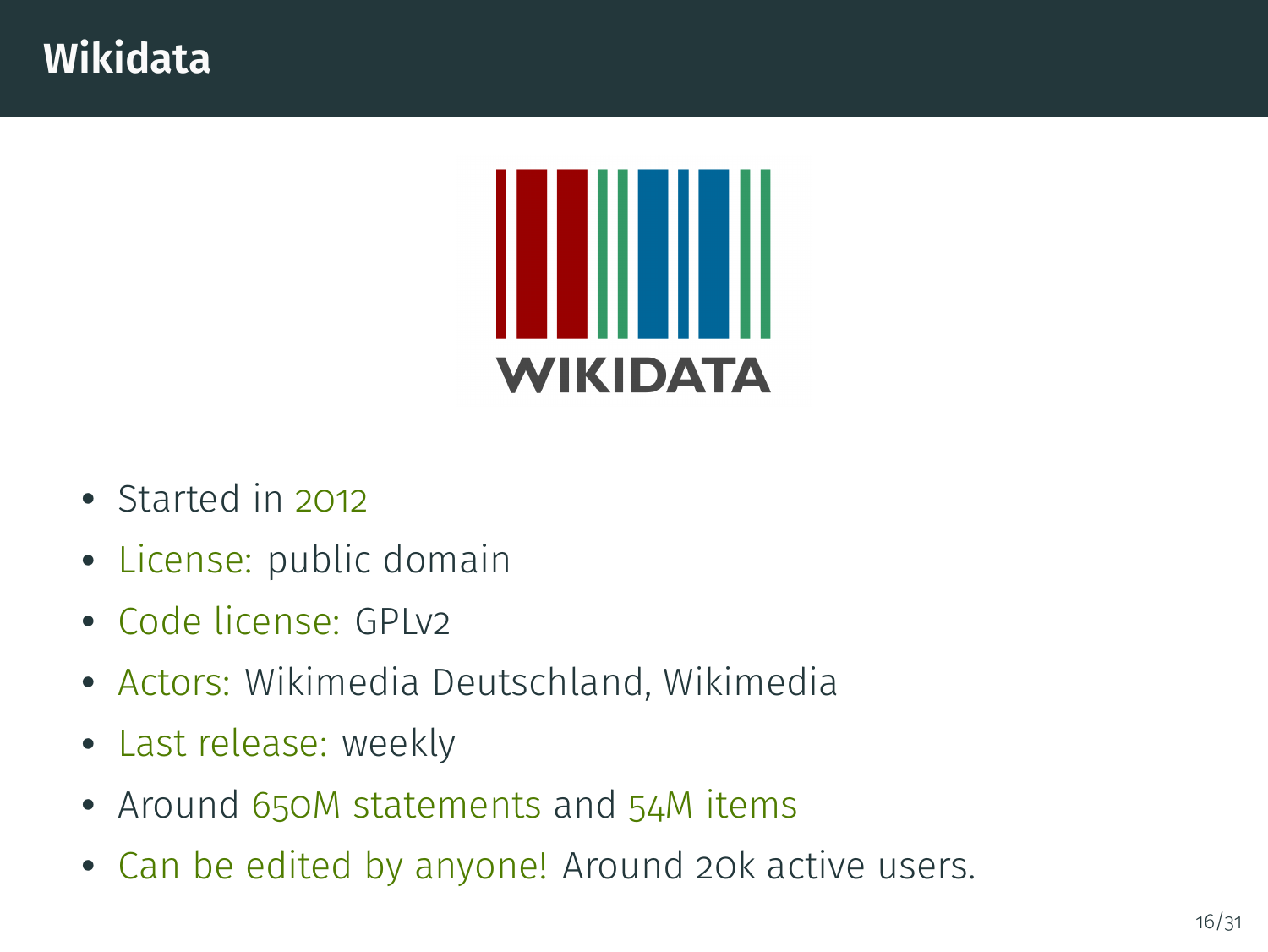- MusicBrainz, for CDs and music in general (20 million recordings)
- British National Bibliography: bibliographic details about books published in the UK since 1950
- data.bnf.fr, data from the French national library
- OpenStreetMaps, and Geonames
- Medicine and chemistry with SNOMED CT, and other databases: DrugBank, KEGG, UniProt, ChEMBL, etc.
- Linguistic resources, e.g., Babelnet
- Bibliography, e.g., DBLP, Crossref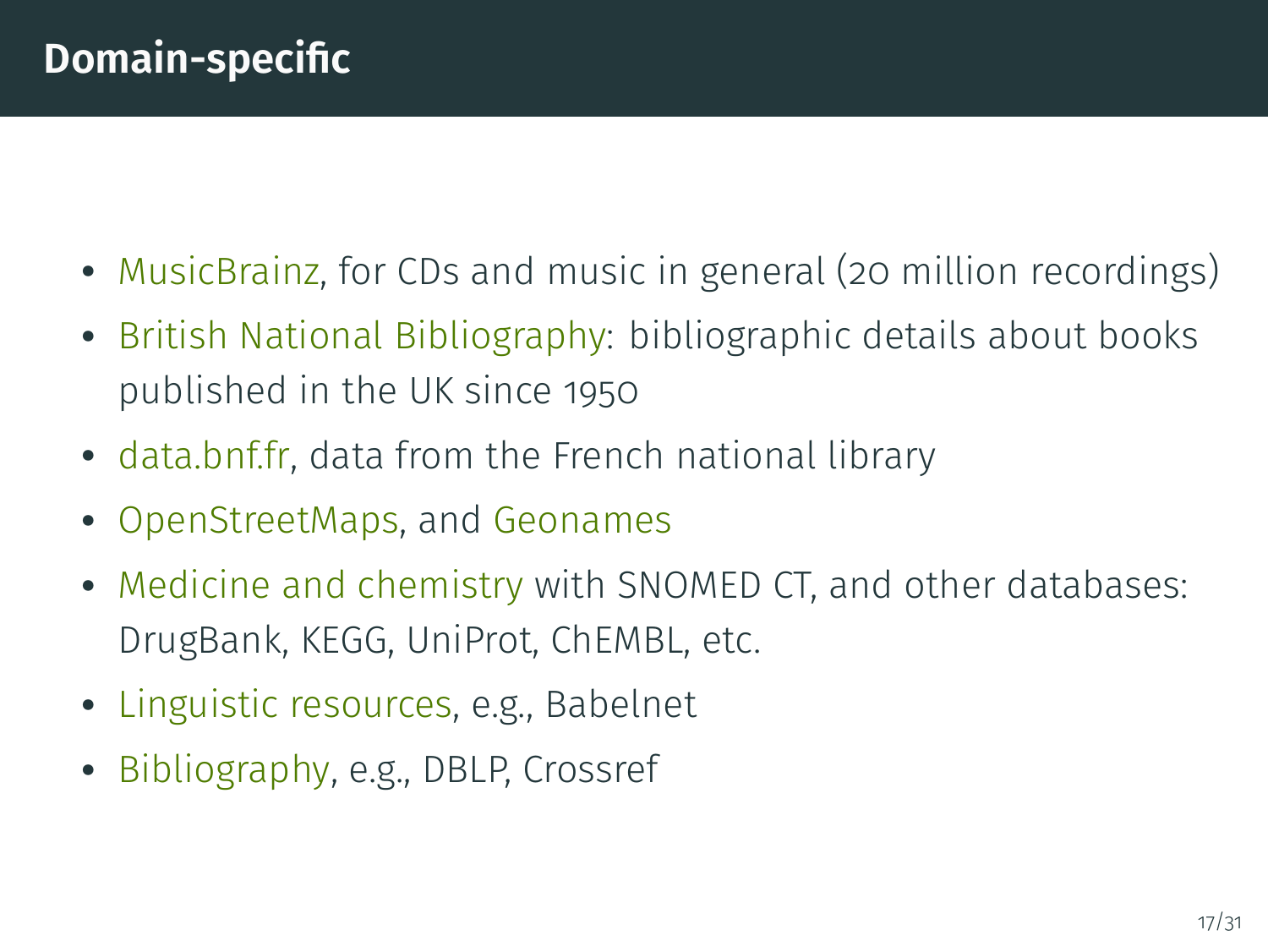## **Linked Open Data**

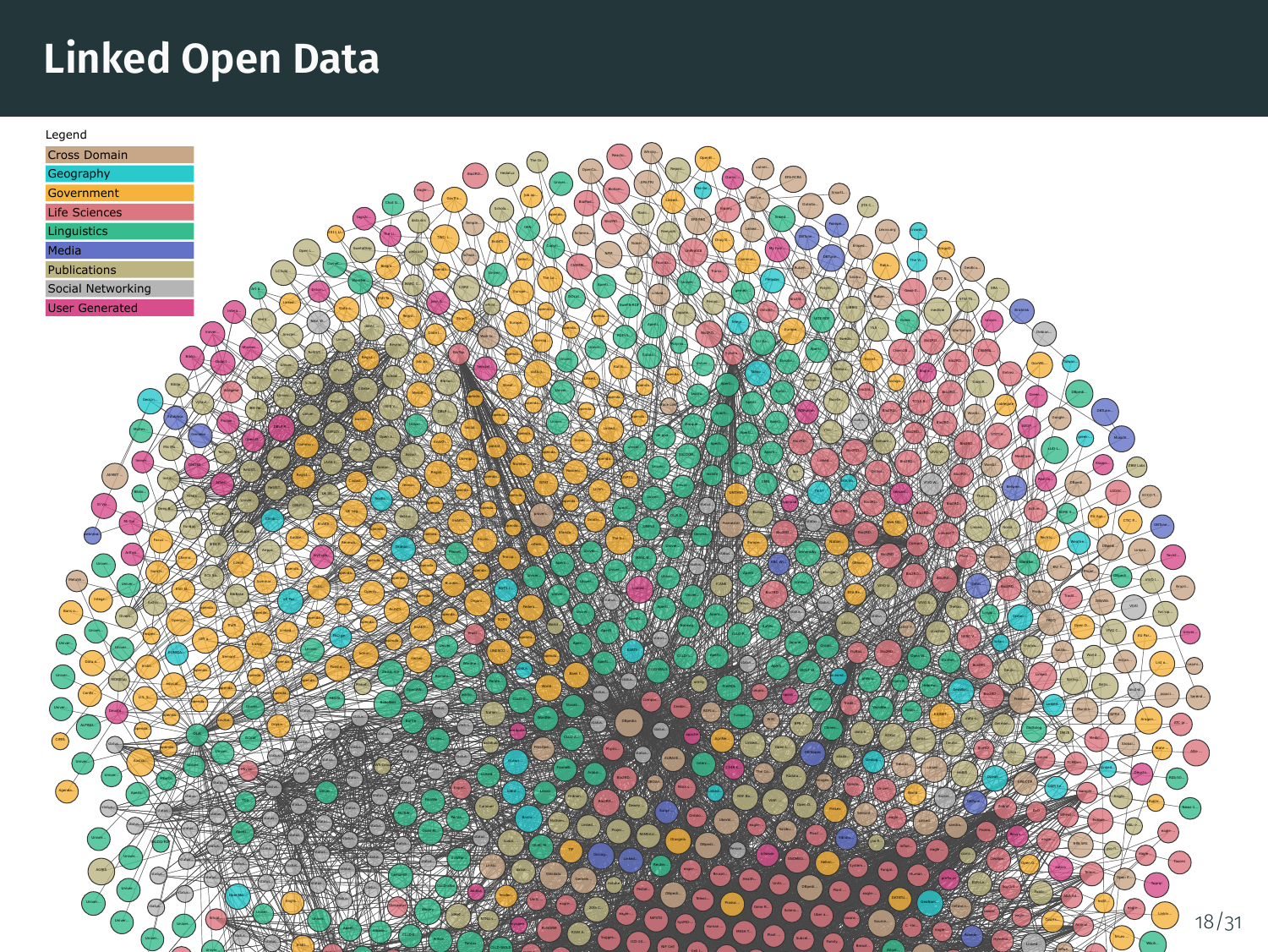- Browsing online versions of KBs
- Using ad-hoc APIs to retrieve relevant triples
- Using a SPARQL endpoint
- Downloading a dump
- Crawling other knowledge bases, e.g., dereferencing Cool URIs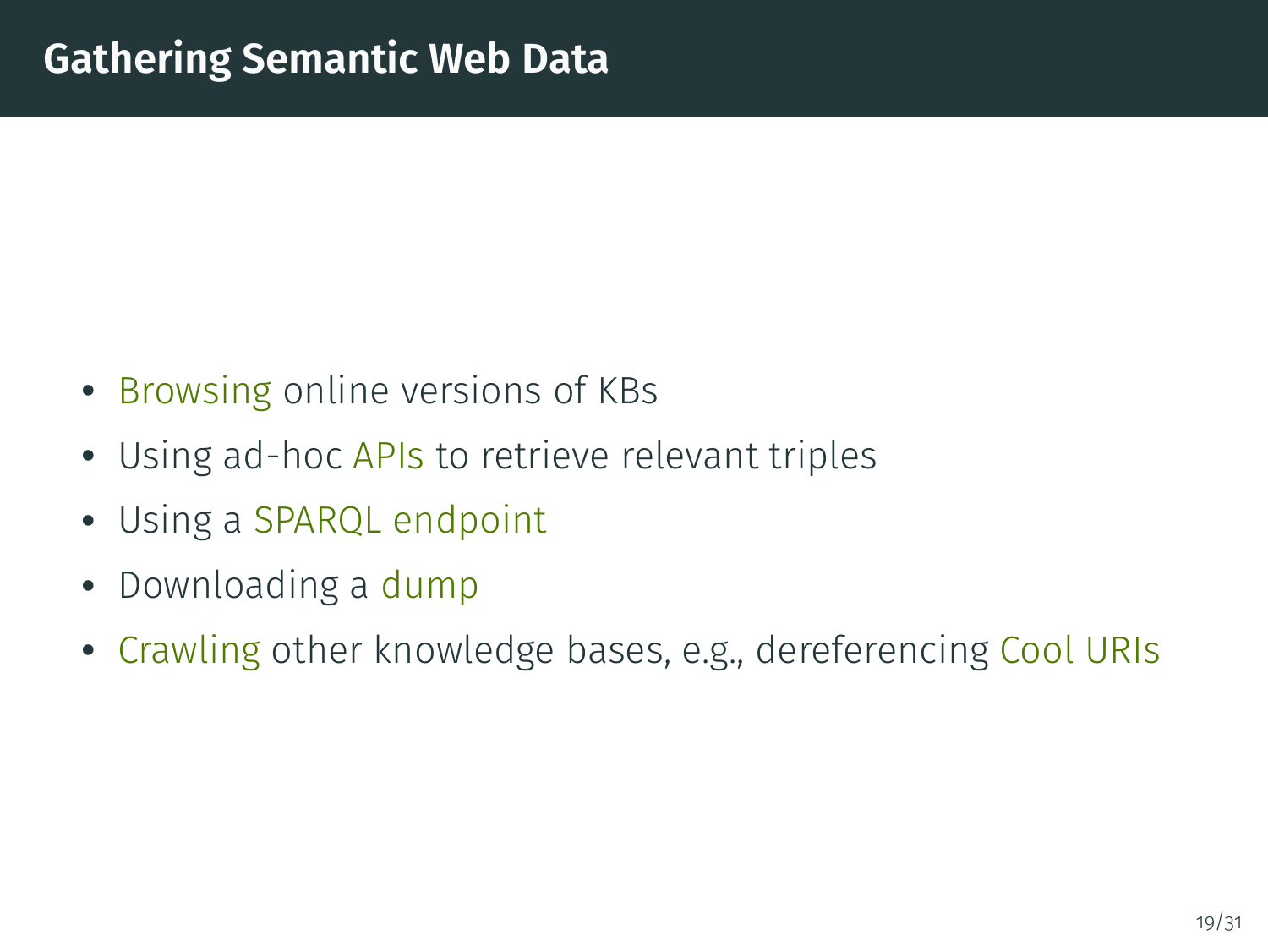### **Systems**

- RDF stores (triplestores) with relational or native backend, open-source or commercial, related to graph databases
	- Apache Jena
	- Virtuoso
	- Blazegraph, essentially acquired by Amazon
	- Amazon Neptune
- SPARQL engines, usually on top of a triplestore. http://en.wikipedia.org/wiki/SPARQL
- Tool to view semantic data in Web pages: http: //www.google.com/webmasters/tools/richsnippets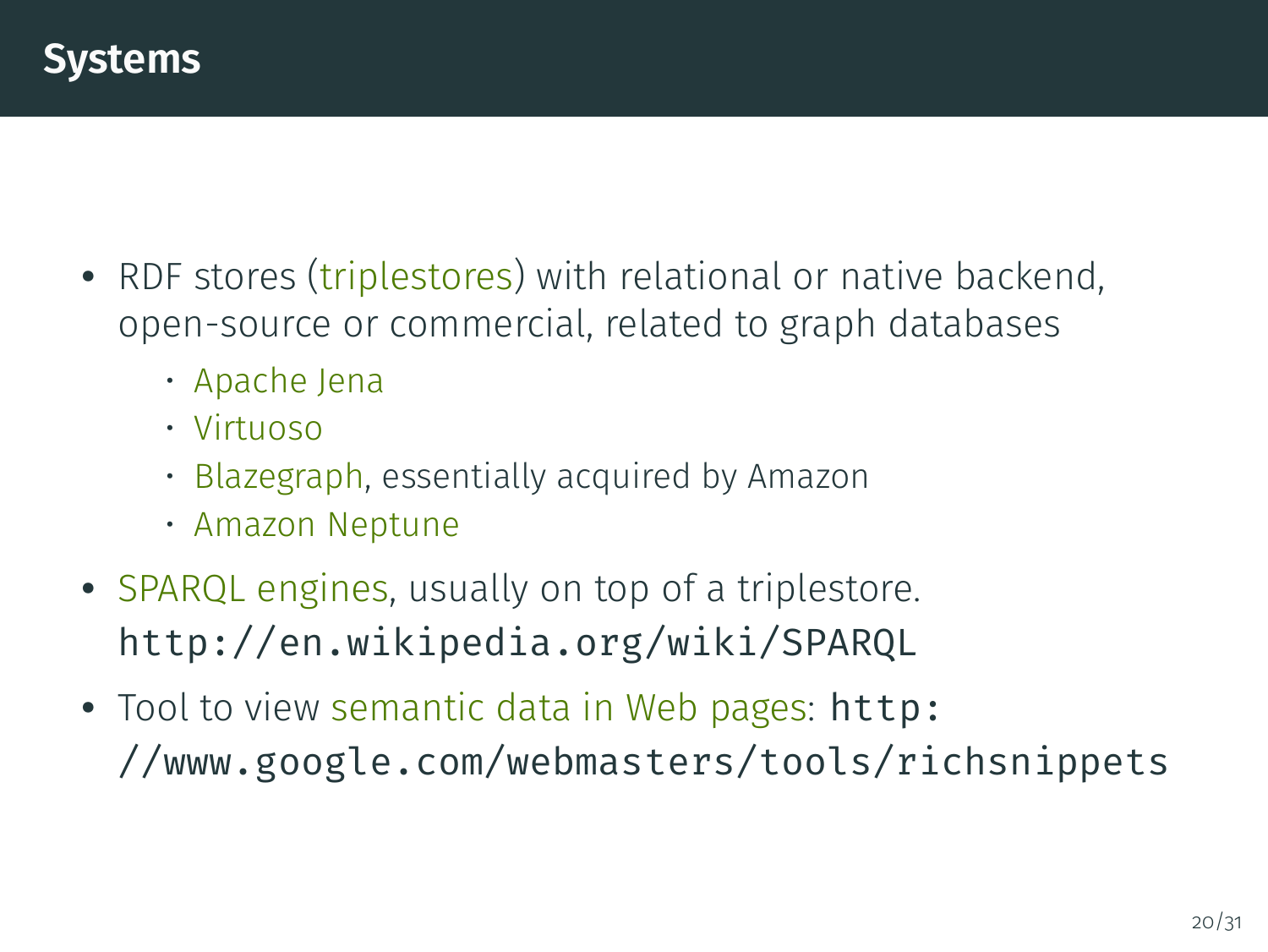## • Complexity:

- Writing structured content is harder than writing text!
- Using structured content (with heterogeneous schema) is complicated!
- Discoverability problem for knowledge bases, vocabularies
- Performance:
	- Data is large
	- Running queries on graphs is tricky
	- Reasoning makes it even worse
	- Federation makes things worse again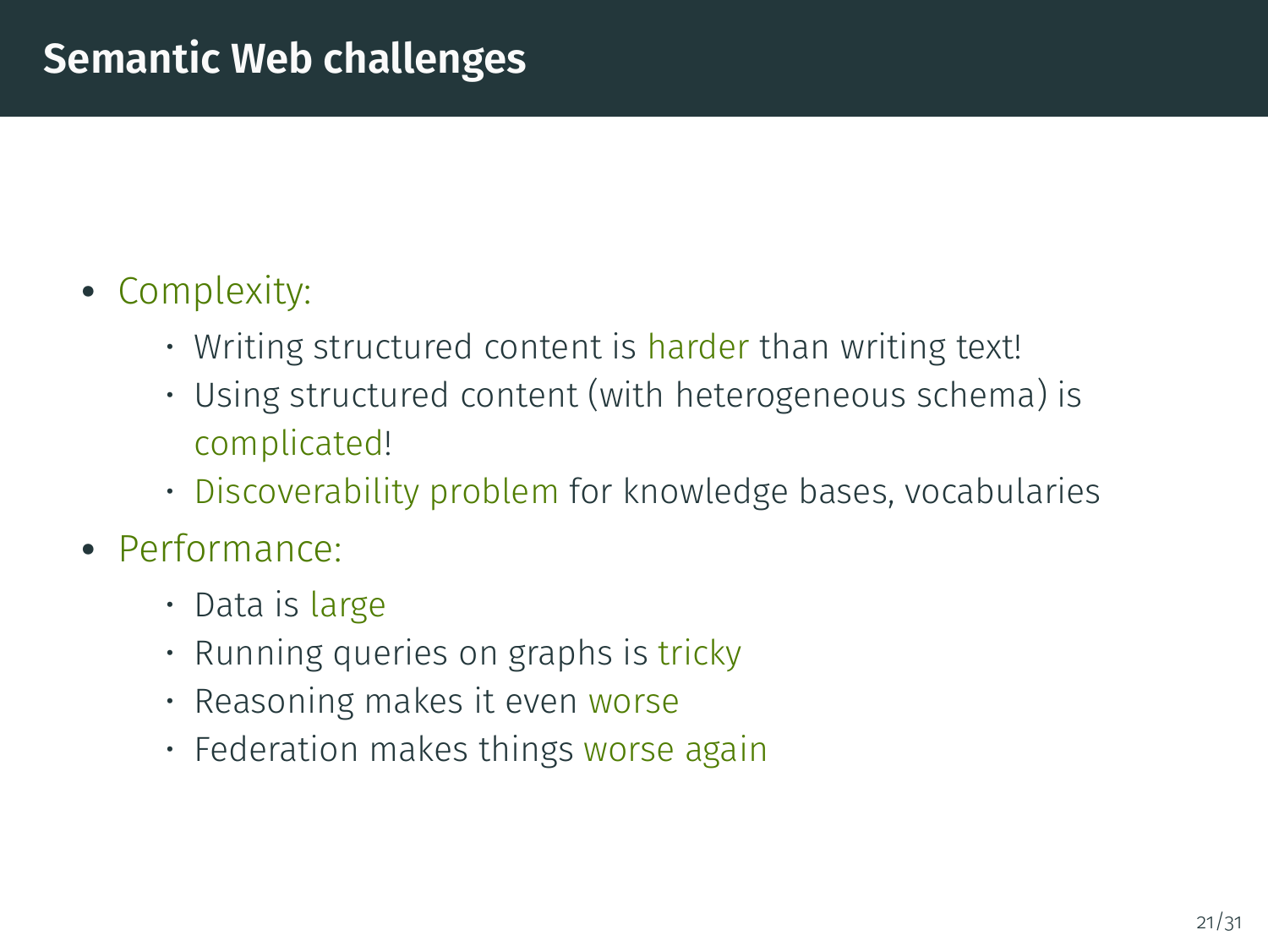- Data quality:
	- Vagueness and modeling issues
	- Trust (anyone can add a triple)
	- Canonicity and alignment
	- Temporality, sources often complicated to represent
	- Open-world semantics: missing values vs no values
- Incentives: many data providers do not want to be eaten by others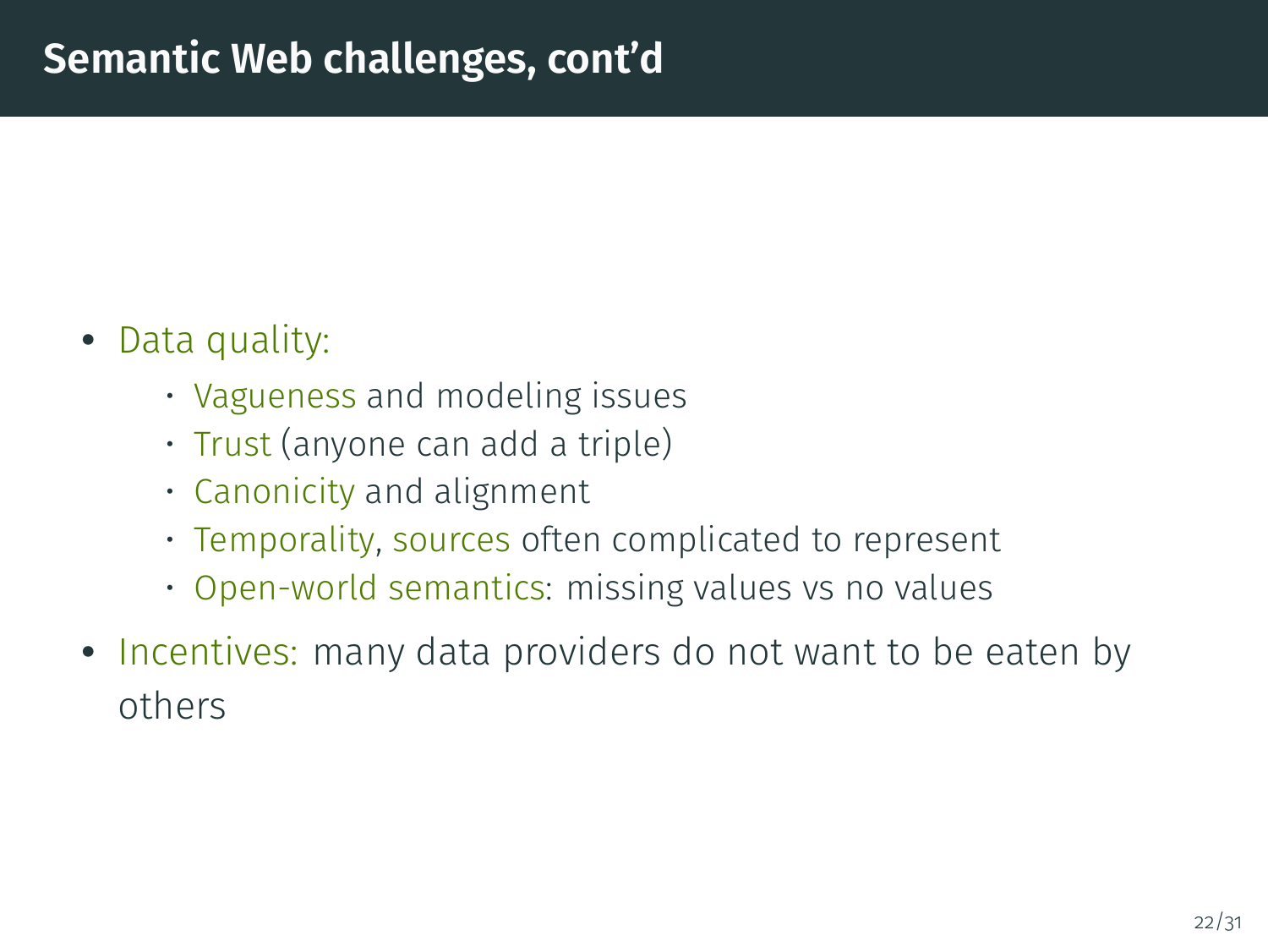**Wikidata**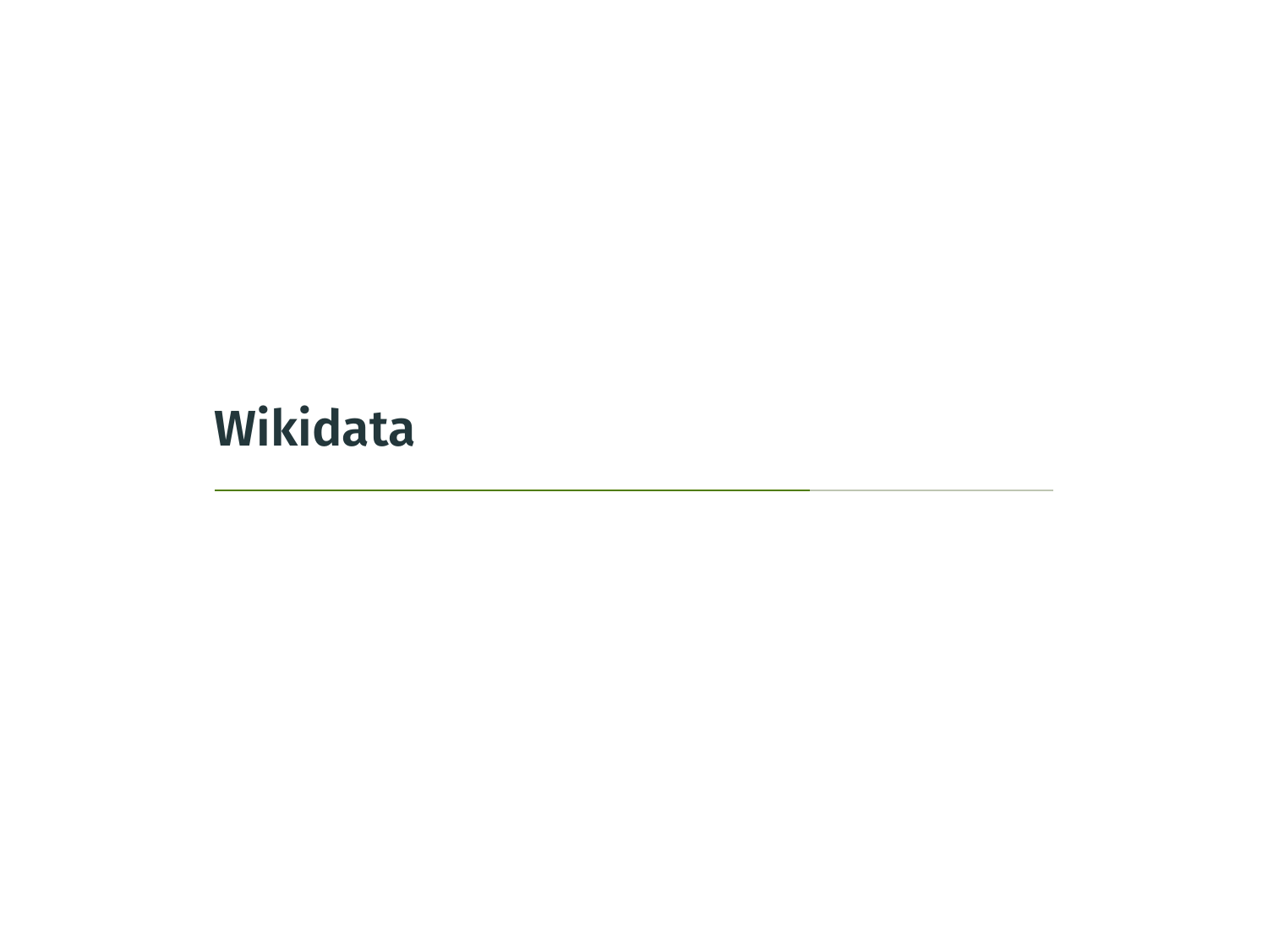### **Why Wikidata matters**



- Backed by the Wikimedia foundation: credible and noncommercial
- Not run by academics, but some academics are involved
- Genuine uses on Wikipedia (to some extent)
- Centralized model, which is a good idea for now
- Good tradeoffs in terms of expressiveness, scope...
- Uses the successful wiki model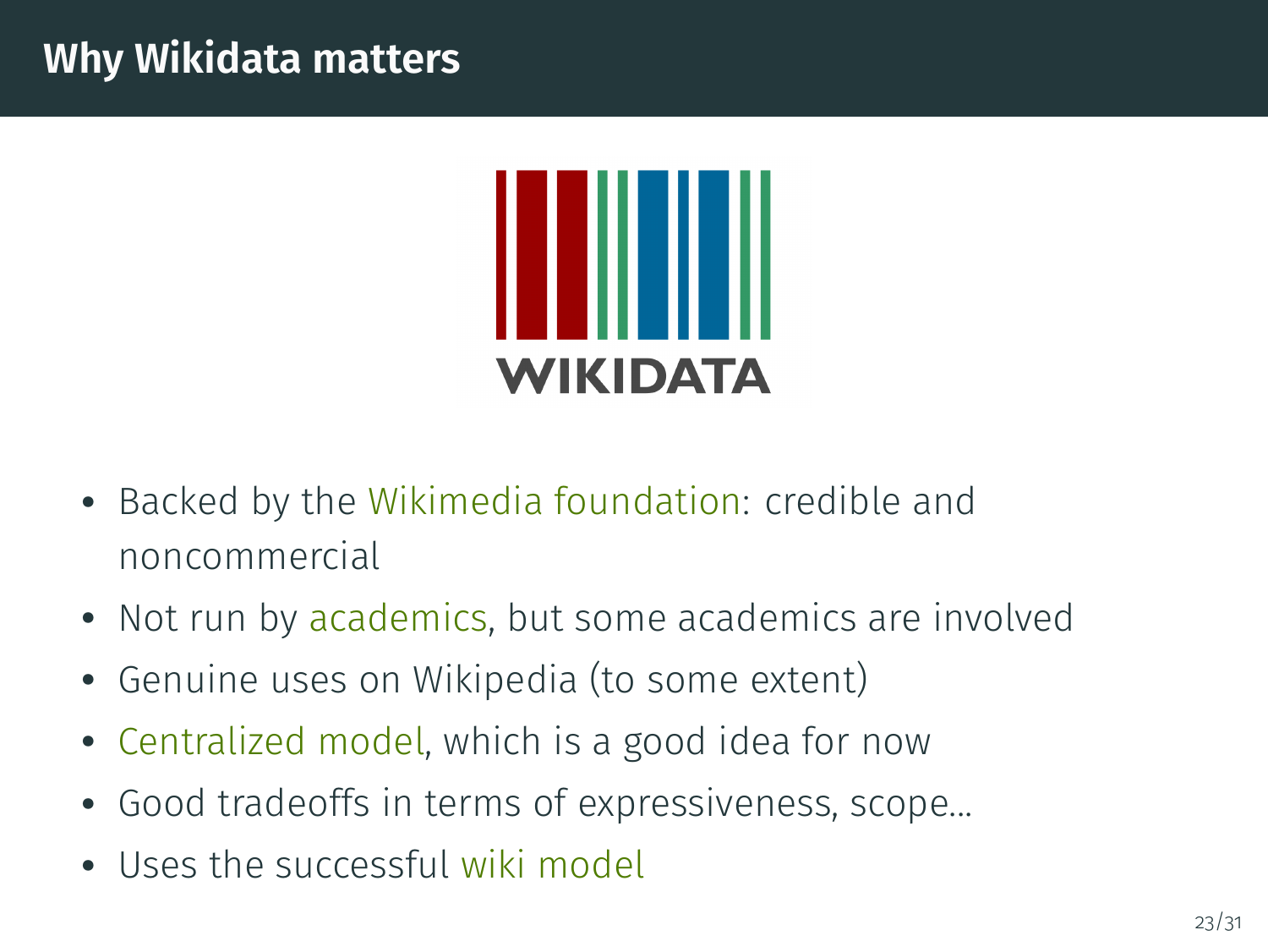- Entities: Q1, Q2, Q3, ..., Q60527475 and beyond
- Properties: P1, P2, P3, ..., P6343 and beyond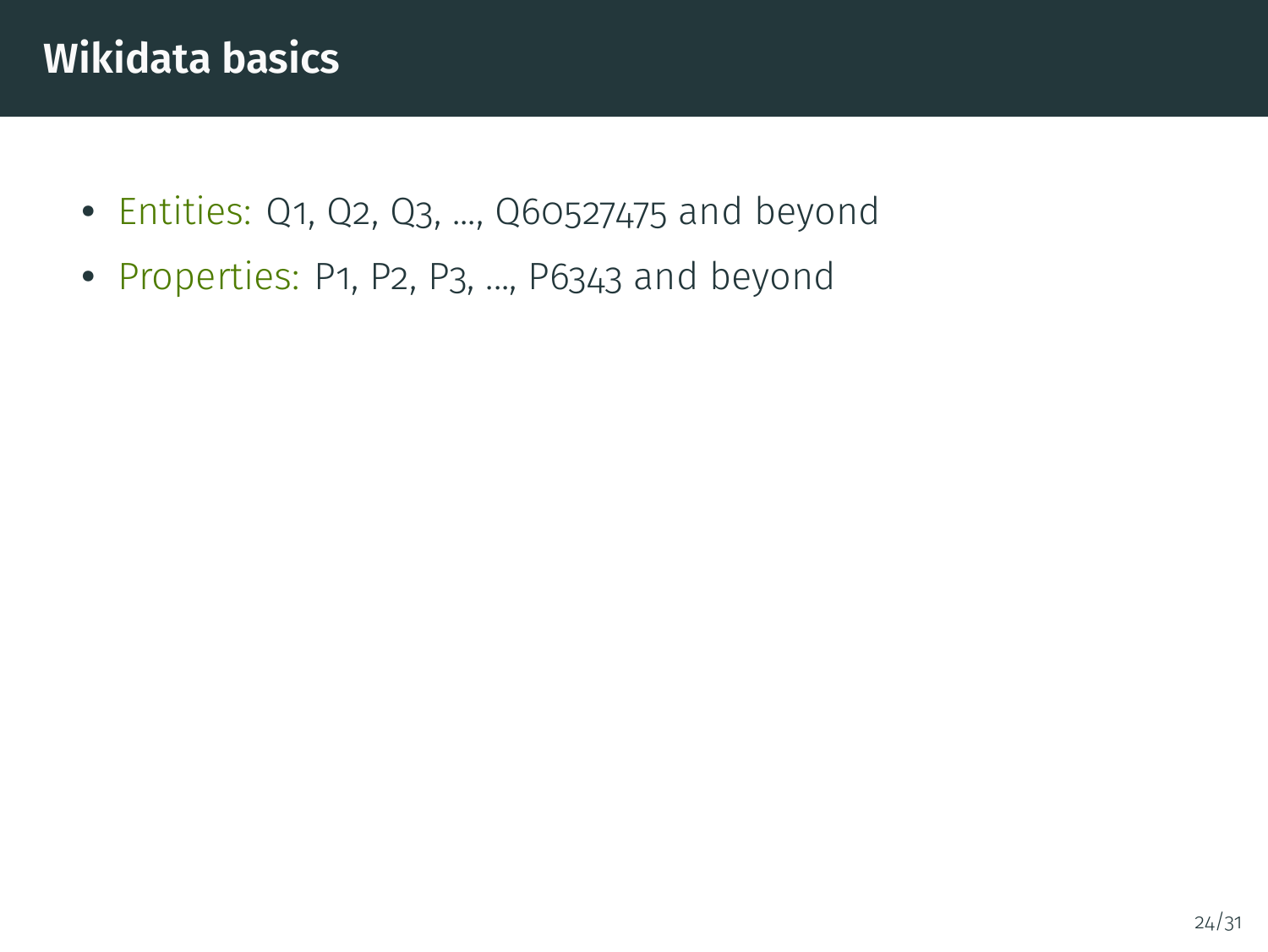- Entities: Q1, Q2, Q3, ..., Q60527475 and beyond
- Properties: P1, P2, P3, ..., P6343 and beyond
- Entities and properties have a label and short description in each language, along with aliases (search engine)
- Entities can also have sitelinks to Wikimedia projects (e.g., the corresponding Wikimedia pages)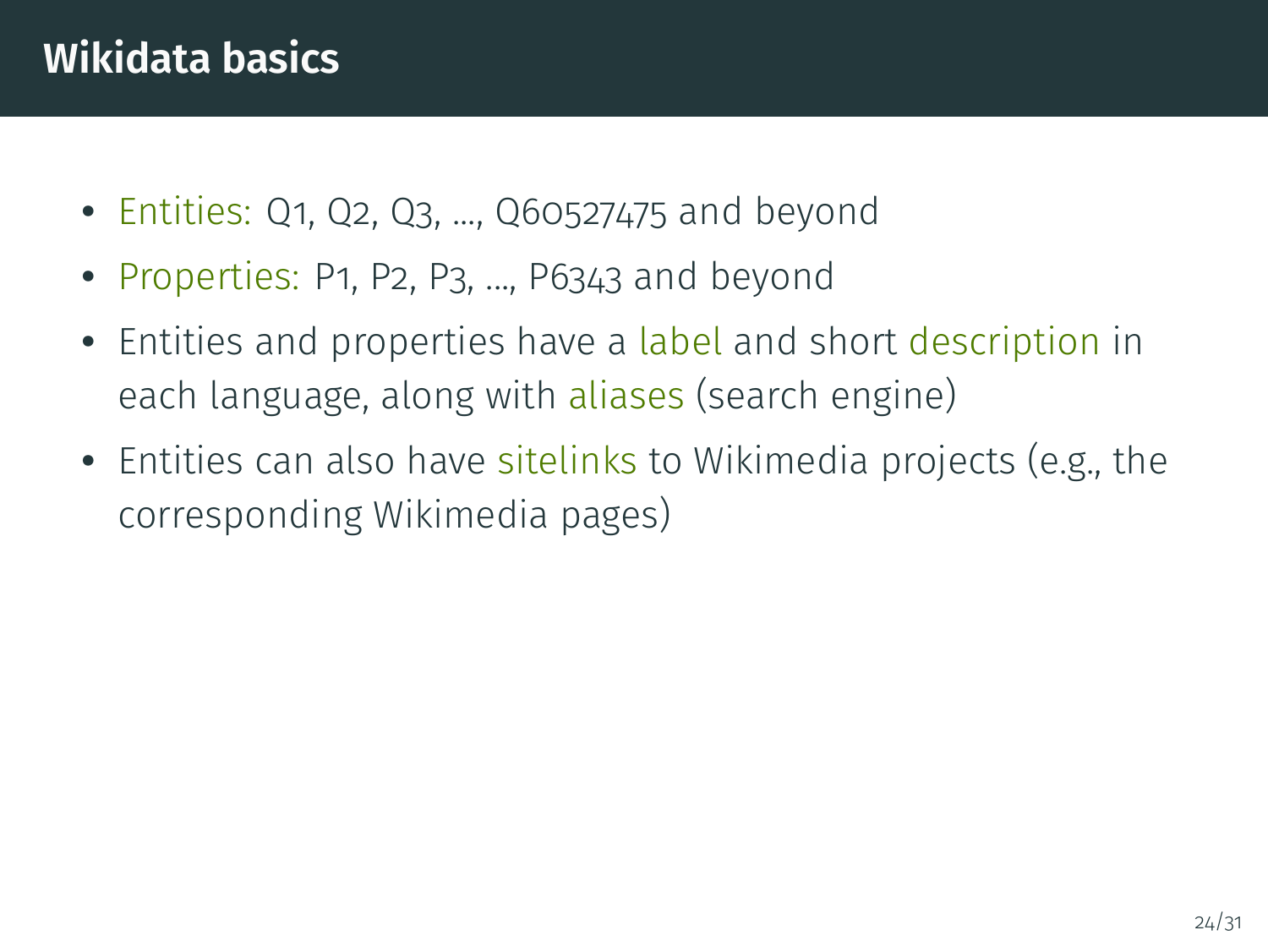- Entities: Q1, Q2, Q3, ..., Q60527475 and beyond
- Properties: P1, P2, P3, ..., P6343 and beyond
- Entities and properties have a label and short description in each language, along with aliases (search engine)
- Entities can also have sitelinks to Wikimedia projects (e.g., the corresponding Wikimedia pages)
- For each entity and property, we can have facts (or claims) with different objects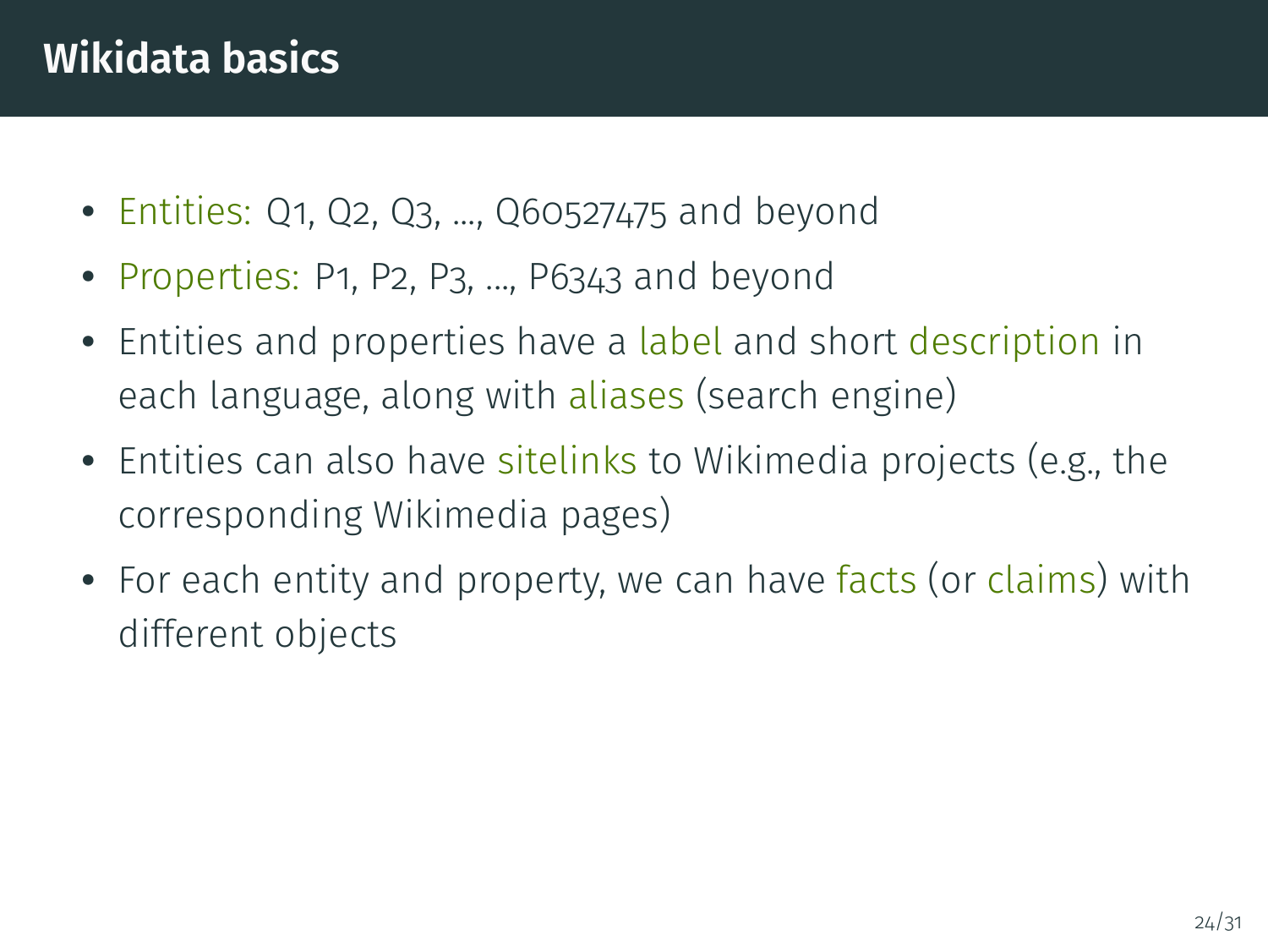- Entities: Q1, Q2, Q3, ..., Q60527475 and beyond
- Properties: P1, P2, P3, ..., P6343 and beyond
- Entities and properties have a label and short description in each language, along with aliases (search engine)
- Entities can also have sitelinks to Wikimedia projects (e.g., the corresponding Wikimedia pages)
- For each entity and property, we can have facts (or claims) with different objects
- Everyone can create and edit entities and facts
- Discussion is needed before creating a property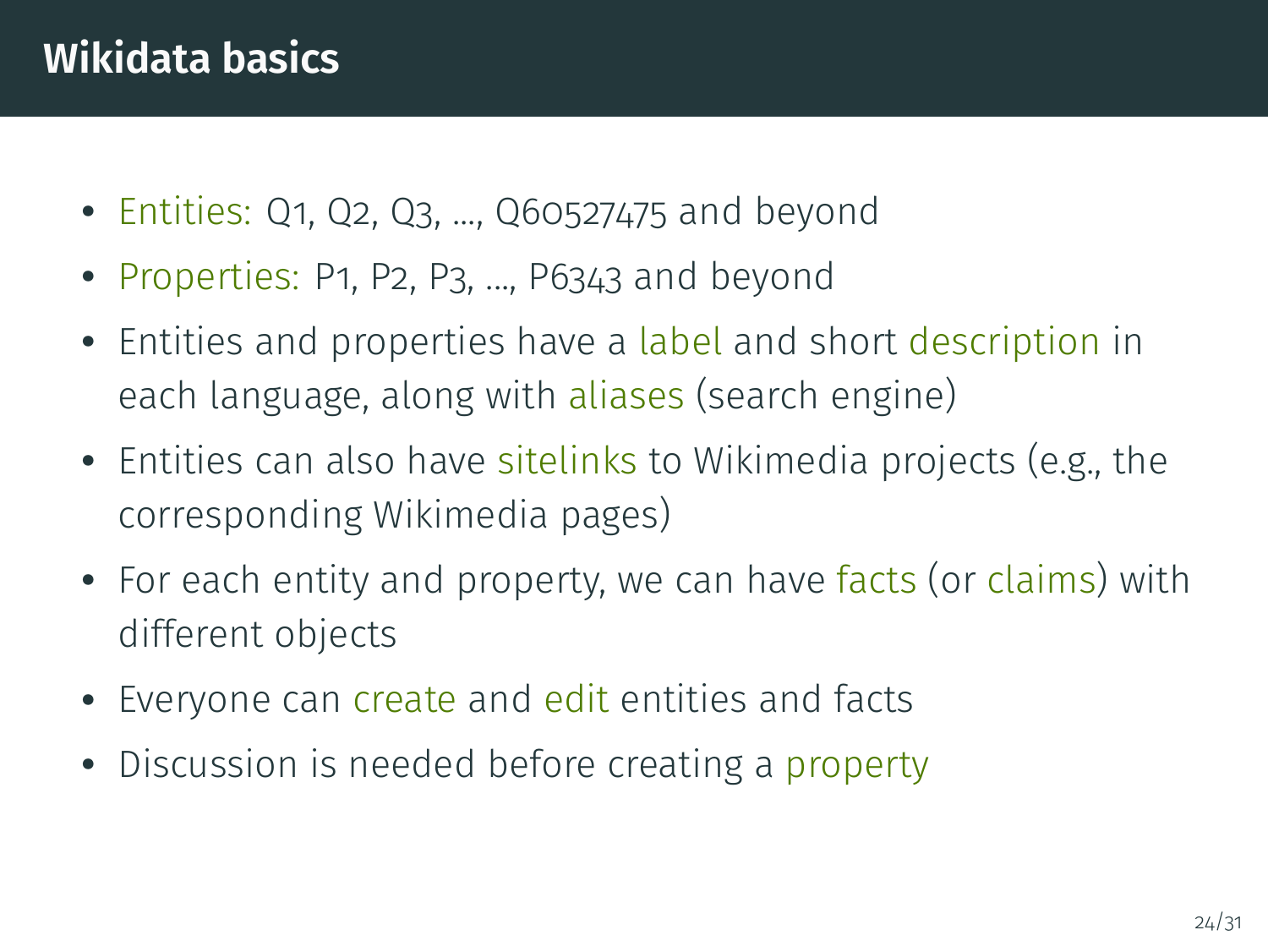- Entities: Q1, Q2, Q3, ..., Q60527475 and beyond
- Properties: P1, P2, P3, ..., P6343 and beyond
- Entities and properties have a label and short description in each language, along with aliases (search engine)
- Entities can also have sitelinks to Wikimedia projects (e.g., the corresponding Wikimedia pages)
- For each entity and property, we can have facts (or claims) with different objects
- Everyone can create and edit entities and facts
- Discussion is needed before creating a property
- Software: Wikibase, a set of extensions to Mediawiki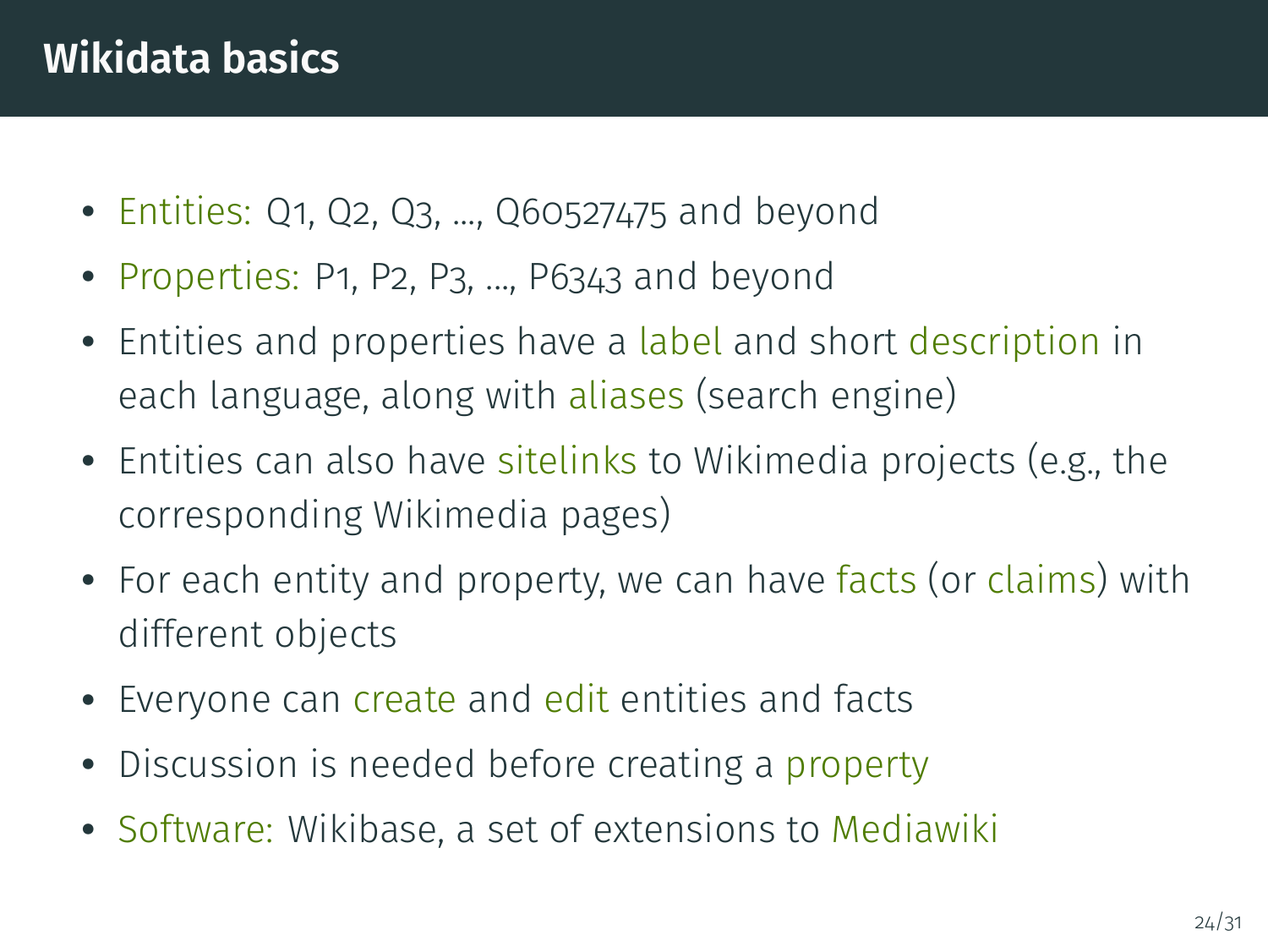## **Qualifiers, references, ranks, data types**

- Each fact can have qualifiers to indicate things like start/end time, details (e.g., major/degree for P69 "educated at")
- Each fact can also have sources to indicate where it comes from (a source is a set of key–value pairs)
- Each fact can have a rank among "normal", "preferred" (e.g., for the current value), or "deprecated".
- Literal values can have data types https://www.wikidata.org/wiki/Special:ListDatatypes
- Also two special values
	- "unknown value" (a value exists but is unknown)
	- "no value" (it is known that there is no value)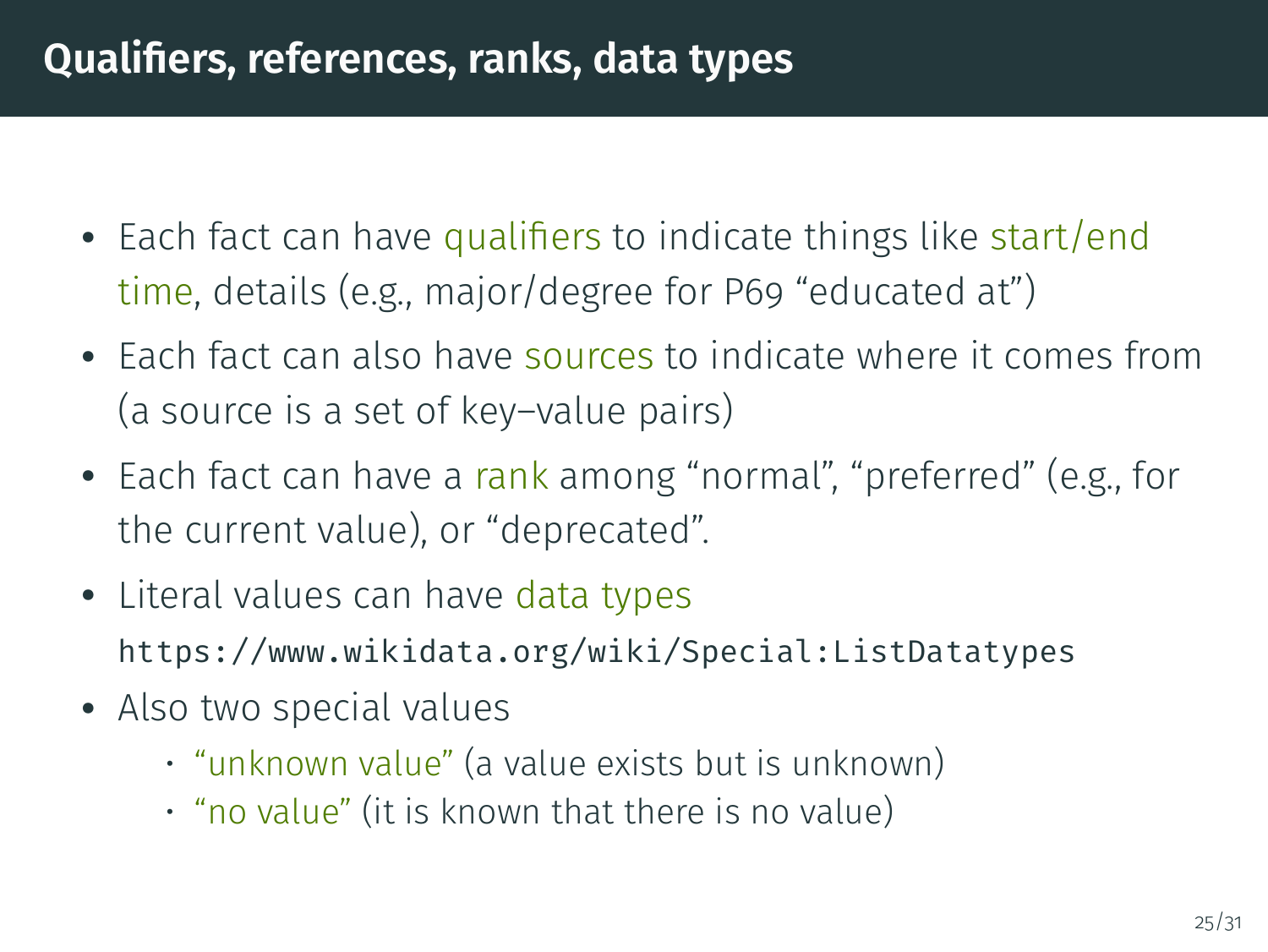## **Constraints**

- Wikidata has constraints which are only advisory (= you can create violations) and are quite simple. Main ones:
	- "single (best) value constraint"
	- "inverse constraint" (mother vs child), "symmetric constraint"
	- "type constraint", or requiring/disallowing certain facts
	- "range constraint" "contemporary constraint", "format constraint"
	- "one-of/none-of constraint" (list of allowed/forbidden values)
	- Requiring/allowing qualifiers or units
	- Allowing use as a qualifier/unit
- There is a mechanism for exceptions
- Many constraint violations in practice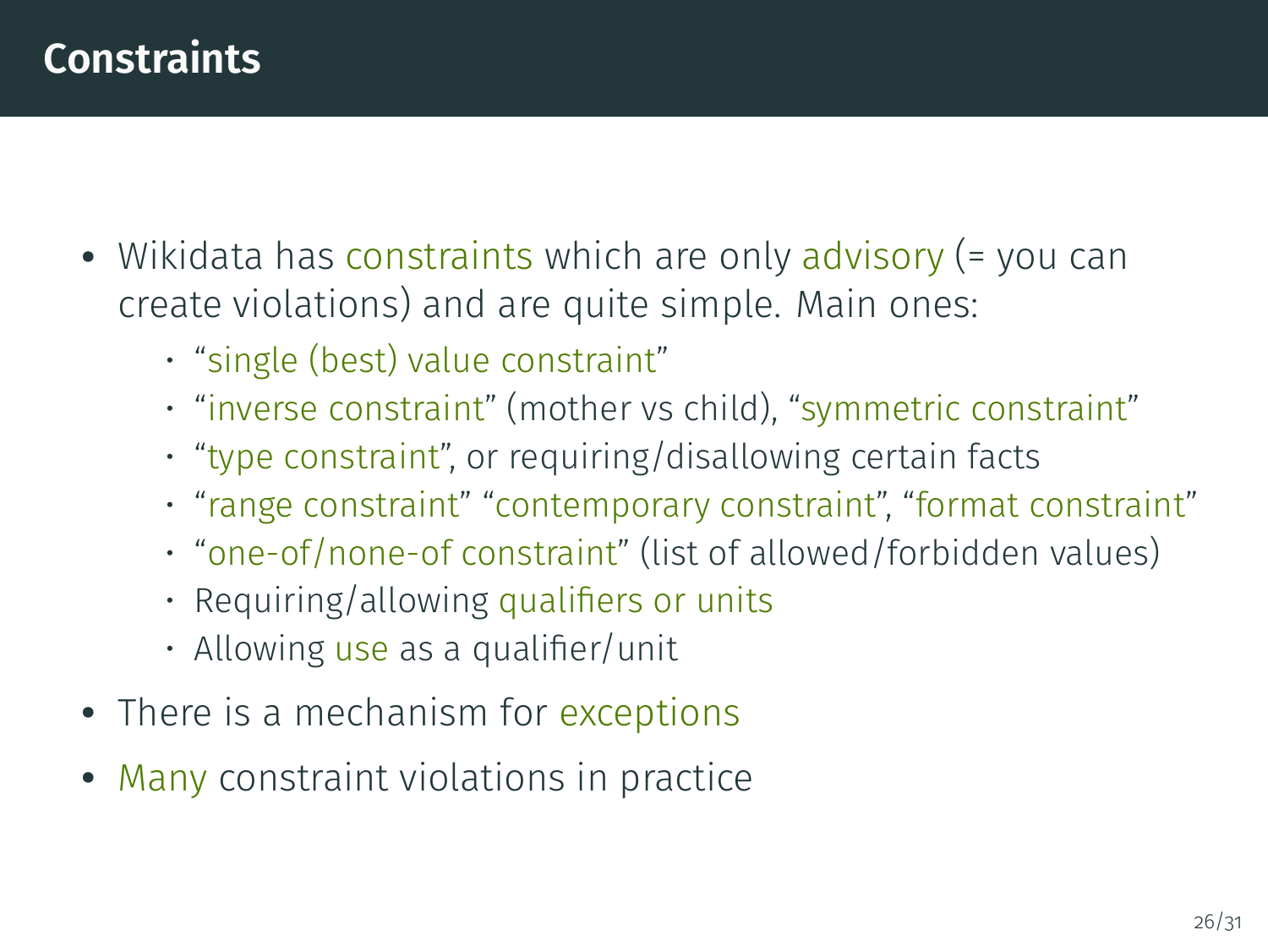- Used for interwiki links, i.e., the links between Wikipedia pages across languages
- Used in some infoboxes on Wikipedia, e.g., to automatically populate some fields
- Can be used for other things, e.g., filling tables, or external links to other sources
- Policy depends on each Wikipedia: some communities are more welcoming than others...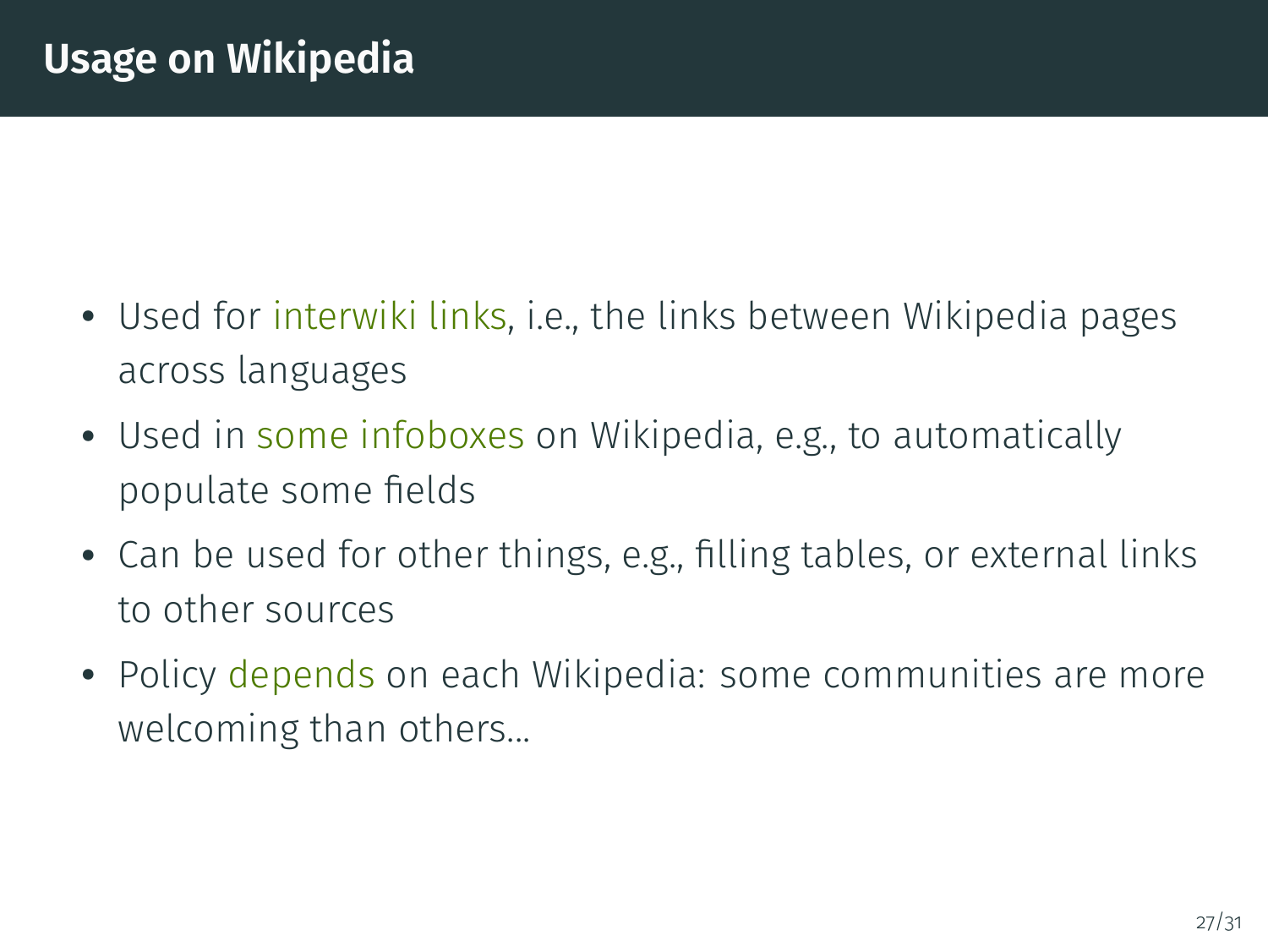## **Ongoing Wikidata discussions**

- Project scope: what belongs in Wikidata?
	- The public domain license is a strong requirement
	- Concerns, e.g., about the high number of bibliographic entities (almost half of the entities)
	- Some external datasets are imported, but Wikipedia (historically) gave much importance to human validation of imports
	- Some support for federation in queries; and many external links
- Notability: essentially no policy currently
- Managing vandalism?
- Importance of references?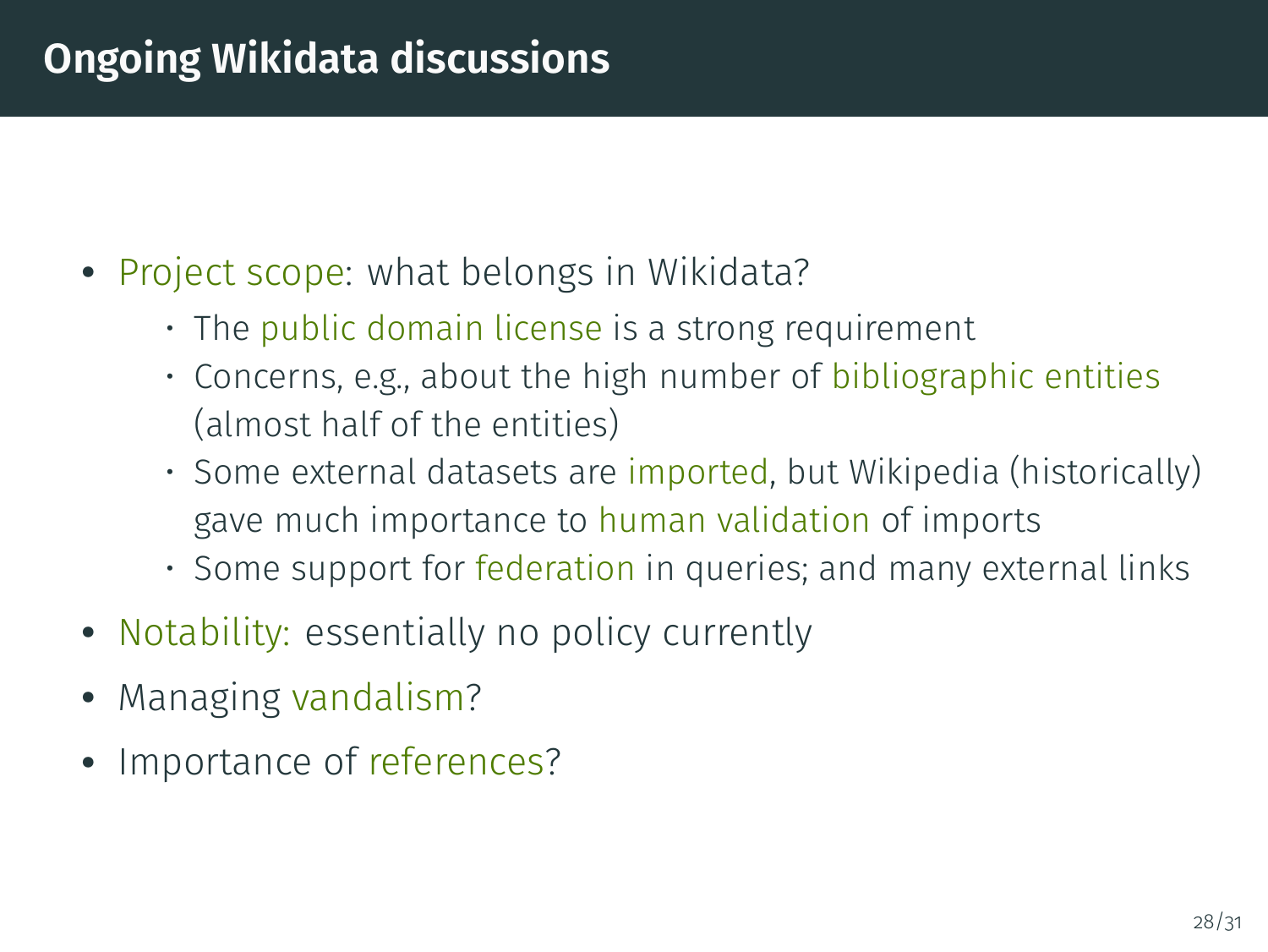## **Accessing Wikidata data**

- Simply by browsing
- Can retrieve in multiple formats, e.g., https://www.wikidata.org/wiki/Special: EntityData/Q42.json
- For simple queries (triple patterns), Linked data fragments https://query.wikidata.org/bigdata/ldf
- Wikimedia API, e.g., API for recent changes
- SPARQL queries, https://query.wikidata.org/ (and API)
- Weekly dumps in JSON, RDF, XML (around 50 GB compressed)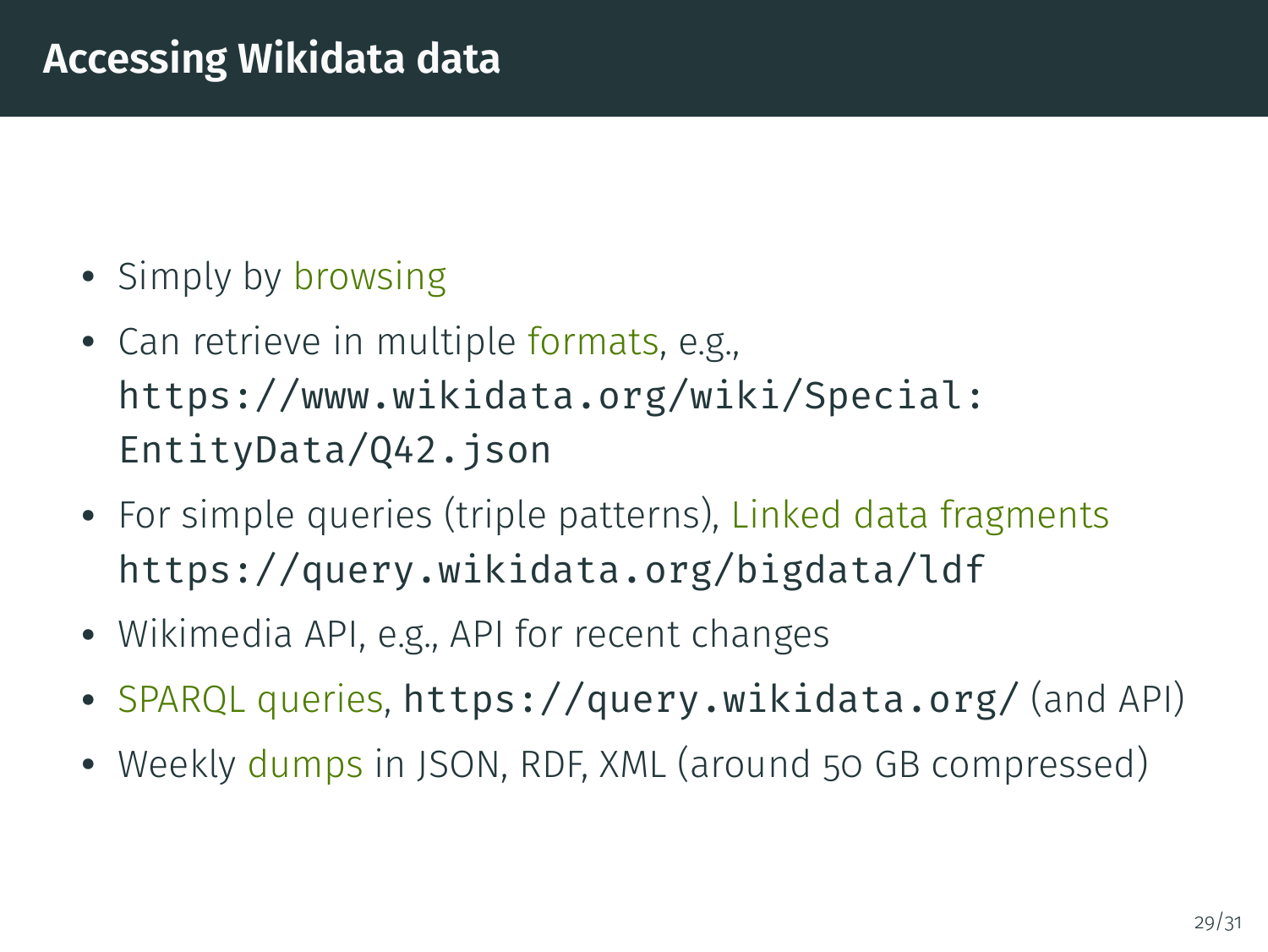## **Other cool Wikidata stuff**

- Distributed Wikidata Game: crowdsourcing edits on Wikidata https://tools.wmflabs.org/wikidata-game/distributed/
- Reasonator: automatically generate a Wikipedia-like page from a Wikidata entity https://tools.wmflabs.org/reasonator/
- Lexemes: ongoing effort to add linguistic data to Wikidata
- OWL ontology: http://wikiba.se/ontology
- askplatyp.us: natural language question answering tool
- File captions on Wikimedia Commons to have a structured way to give labels to images (deployed on January 10)
- OpenRefine to reconcile datasets with Wikidata and add Wikidata facts https://www.wikidata.org/wiki/Wikidata: Tools/OpenRefine/Editing/Tutorials/Video